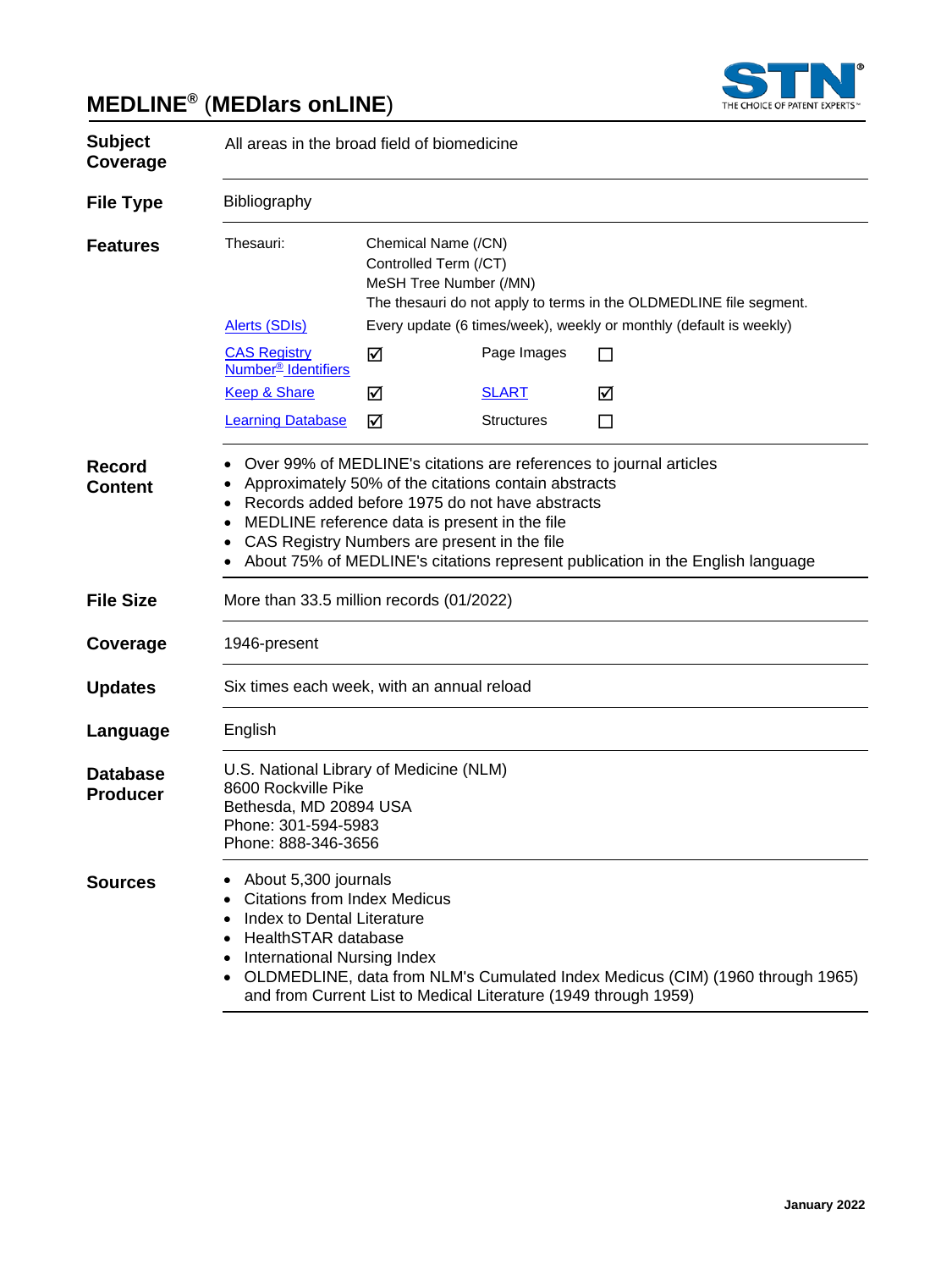| <b>User Aids</b> | • Medical Subject Headings - MeSH Browser: http://www.nlm.nih.gov/mesh/<br>• List of Serials Indexed for Online Users: http://www.nlm.nih.gov/tsd/serials/lsiou.html<br>• Online Helps (HELP DIRECTORY lists help messages available)<br>• STNGUIDE |
|------------------|-----------------------------------------------------------------------------------------------------------------------------------------------------------------------------------------------------------------------------------------------------|
| <b>Clusters</b>  | $\bullet$ allbib<br>• AUTHORS<br>• BIOSCIENCE<br>• CASRNS<br>• CORPSOURCE<br>• ENVIRONMENT<br>• FORMULATIONS<br>$\bullet$ HEALTH<br>$\bullet$ MEDICINE<br>• PHARMACOLOGY<br>$\bullet$ PV                                                            |

• TOXICOLOGY

[STN Database Clusters](https://www.cas.org/sites/default/files/documents/databaseclusters.pdf) information (PDF)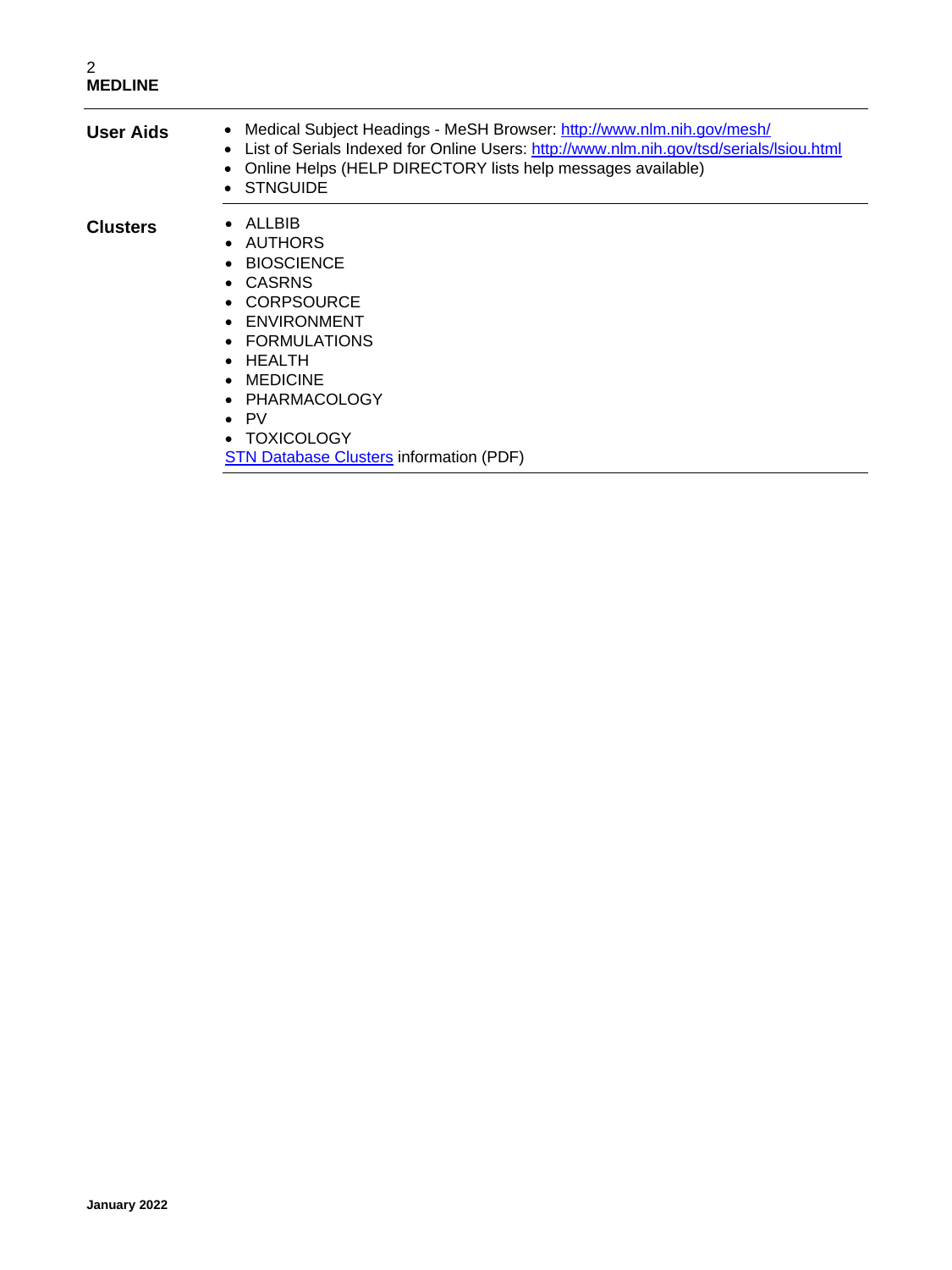## **Search and Display Field Codes**

NLM represents that the databases provided hereunder were formulated with a reasonable standard of care. NLM makes no representations or warranties, expressed or implied, including but not limited to, any implied warranty of merchantability or fitness for a particular purpose, with respect to such databases and specifically disclaims all such warranties and representations. Some material in these databases is from copyrighted publications of the respective copyright claimants. Users of the databases are referred to the publications data appearing in the bibliographic citations, as well as to the copyright notices appearing in the original publication, all of which are hereby incorporated by reference.

The fields that allow left truncation are marked with an asterisk (\*).

| <b>Search Field Name</b>                                                                                                                                                                                                                                                                                         | <b>Search</b><br>Code       | <b>Search Examples</b>                                                                                                          | <b>Display</b><br><b>Codes</b>            |
|------------------------------------------------------------------------------------------------------------------------------------------------------------------------------------------------------------------------------------------------------------------------------------------------------------------|-----------------------------|---------------------------------------------------------------------------------------------------------------------------------|-------------------------------------------|
| Basic Index * (contains single words from<br>the title (TI), chemical name (CN), gene<br>name (GEN), controlled term (excluding<br>MeSH numbers) (CT), supplementary<br>term (ST), named person (NA), other<br>source (OS), and abstract (AB) fields, as<br>well as CAS Registry Numbers and<br>GenBank Numbers) | None (or /BI)               | S INTERFERON GAMMA<br>S 50-02-2<br>S GENBANK D64071<br>S HEART (S) TEST#<br>S ?FERON?<br>S EC3.1.3.13<br>S GAMMA (S) INTERFERON | AB, CN, CT,<br>GEN, NA, OS,<br>RN, ST, TI |
| Abstract *                                                                                                                                                                                                                                                                                                       | /AB                         | S ?ASSAY?/AB<br>S RADIOACTIVE TRACER/AB<br>S (LEUKEMIA (S) GLEEVEC)/AB                                                          | AB                                        |
| Abstract Languages (other) (3)<br><b>Accession Number</b>                                                                                                                                                                                                                                                        | /ABLA<br>/AN                | S SPANISH/ABLA<br>S 1965153674/AN<br>S 1998010009/AN                                                                            | <b>ABLA</b><br>AN                         |
| Accession Number of the Cited Reference<br>in MEDLINE                                                                                                                                                                                                                                                            | /RAN.MED                    | S 1967176588/RAN.MED                                                                                                            | <b>RE</b>                                 |
| Author                                                                                                                                                                                                                                                                                                           | /AU                         | S ADAMSON G?/AU                                                                                                                 | AU                                        |
| <b>Author Group</b>                                                                                                                                                                                                                                                                                              | /AUTH                       | S BROOKS A?/AUTH                                                                                                                | <b>AUTH</b>                               |
| Author Identifier                                                                                                                                                                                                                                                                                                | /AUID                       | S 0000-0003-3785-6868/AUID                                                                                                      | <b>AUID</b>                               |
| Chemical Name (1)                                                                                                                                                                                                                                                                                                | /CN                         | S NIFEDIPINE/CN                                                                                                                 | CN, RN                                    |
|                                                                                                                                                                                                                                                                                                                  |                             | S EC 1.11.1.6/CN                                                                                                                |                                           |
| Chemical Name Segment * (1)                                                                                                                                                                                                                                                                                      | /CNS                        | S ?FLUOR?/CNS                                                                                                                   | CN, RN                                    |
| <b>Cited Reference First Author Name</b><br>Cited Reference First Author Name,<br>Extended (12)                                                                                                                                                                                                                  | /RAU<br>/RAU.EX             | S DEANDRADE A L/RAU<br>S DEANDRADE A L?/RAU.EX                                                                                  | <b>RE</b><br><b>RE</b>                    |
| Cited Reference Count (6)<br><b>Cited Reference Issue Number</b>                                                                                                                                                                                                                                                 | /RE.CNT<br>/RIS             | S 15-20/RE.CNT<br>S 12/RIS                                                                                                      | <b>RE.CNT</b><br><b>RE</b>                |
| Cited Reference Page Number                                                                                                                                                                                                                                                                                      | /RPG                        | S 32/RPG                                                                                                                        | <b>RE</b>                                 |
| <b>Cited Reference Publication Year</b>                                                                                                                                                                                                                                                                          | /RPY                        | S 2007/RPY                                                                                                                      | <b>RE</b>                                 |
| <b>Cited Reference Source Publication</b>                                                                                                                                                                                                                                                                        | /RSO                        | S JAMA/RSO                                                                                                                      | <b>RE</b>                                 |
| <b>Cited Reference Volume Number</b>                                                                                                                                                                                                                                                                             | /RVL                        | <b>S 22/RVL</b>                                                                                                                 | <b>RE</b>                                 |
| <b>Cited Reference Source Publication Name</b>                                                                                                                                                                                                                                                                   | /RWK                        | S MED ARTS SCI/RWK                                                                                                              | <b>RE</b>                                 |
| <b>Cited References</b>                                                                                                                                                                                                                                                                                          | /RE                         | S DELPHIA J M?/RE                                                                                                               | <b>RE</b>                                 |
| Cited References, Extended (12)                                                                                                                                                                                                                                                                                  | /RE.EX                      | S WALKER B 1992?/RE.EX                                                                                                          | <b>RE</b>                                 |
| <b>Citing Reference Accession Numbers</b>                                                                                                                                                                                                                                                                        | /OS.G (or<br>/OS.CITING.AN) | S 2014206241/OS.G                                                                                                               | OS.G,<br>OS.CITING.AN                     |
| (limit 50)<br>Citing Reference Count (6)                                                                                                                                                                                                                                                                         | /OSC.G                      | S 13/OSC.G                                                                                                                      | OSC.G,                                    |
|                                                                                                                                                                                                                                                                                                                  | (/CITING.CNT)               |                                                                                                                                 | CITING.CNT                                |
| <b>Clinical Trial Numbers</b>                                                                                                                                                                                                                                                                                    | /NCT                        | S ISRCTN03464021/NCT<br>S NCT00005487/NCT                                                                                       | <b>NCT</b>                                |
| Collaborators                                                                                                                                                                                                                                                                                                    | /AUCL                       | S BEGAY JACK/AUCL                                                                                                               | <b>AUCL</b>                               |
| Comment                                                                                                                                                                                                                                                                                                          | /CM                         | S TOXICOL?/CM                                                                                                                   | <b>CM</b>                                 |
| Controlled Term (2) (includes main terms)                                                                                                                                                                                                                                                                        | /CT                         | S OVARIAN FOLLICLE/CT                                                                                                           | <b>CT</b>                                 |
|                                                                                                                                                                                                                                                                                                                  |                             | S (HYPERTENSION(L)BL)/CT                                                                                                        |                                           |
|                                                                                                                                                                                                                                                                                                                  |                             | S (C14.907.489. (L) TH)/CT                                                                                                      |                                           |
|                                                                                                                                                                                                                                                                                                                  |                             | S *BRAIN/CT                                                                                                                     |                                           |
| Corporate Source (3,4) (includes Collective                                                                                                                                                                                                                                                                      | /CS                         | S (KYUSHU(W)CANCER(W)CENTER)/CS                                                                                                 | <b>CS</b>                                 |
| Name)                                                                                                                                                                                                                                                                                                            |                             | S ROSIGLITAZONE STUDY GROUP/CS                                                                                                  |                                           |
| Country of Publication (ISO code and text)                                                                                                                                                                                                                                                                       | /CY                         | S L1 AND UNITED STATES/CY<br>S JP/CY                                                                                            | CY                                        |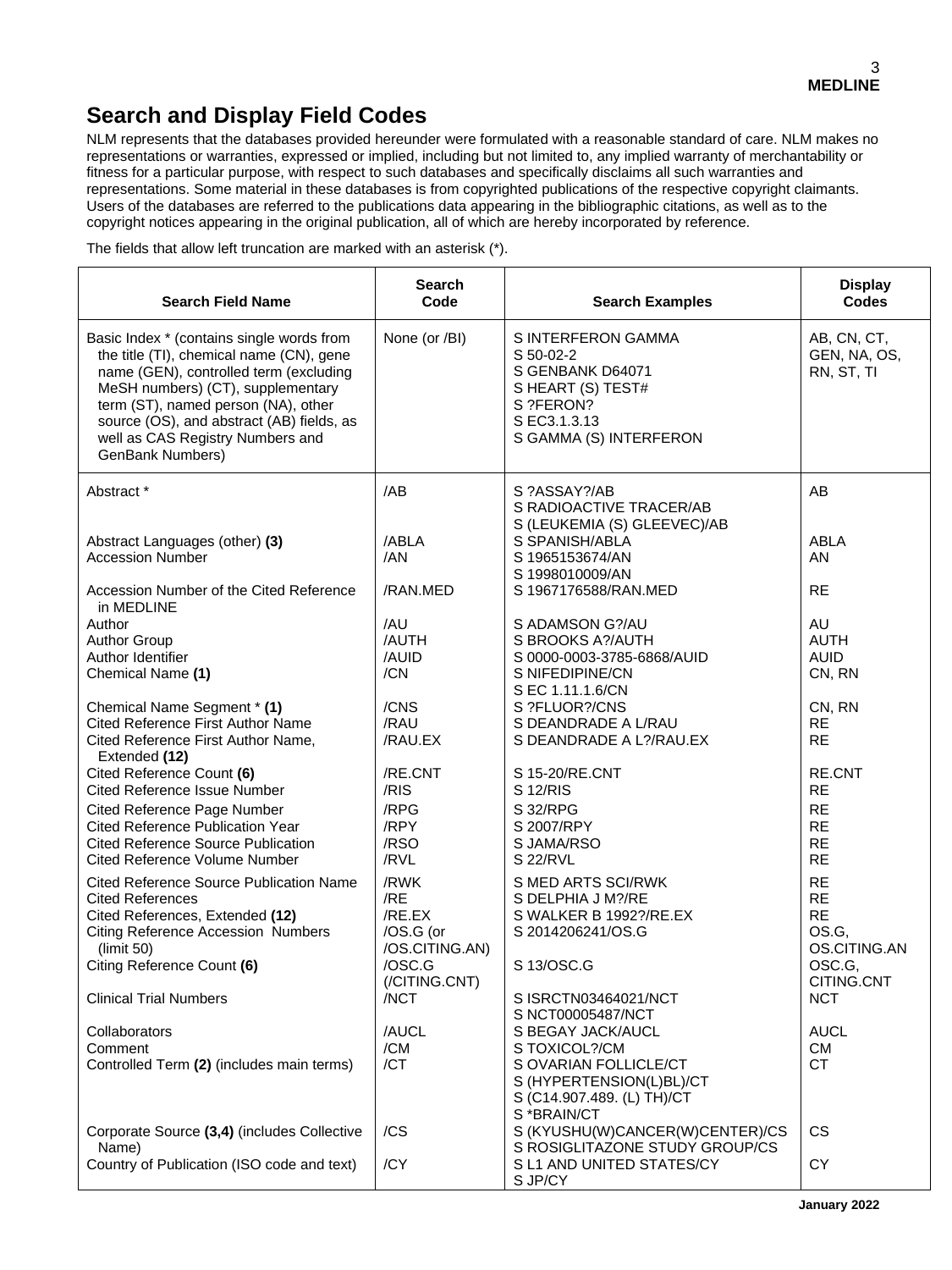## **Search and Display Field Codes (cont'd)**

| <b>Search Field Name</b>                                                                                                                                                                                                                                                                           | Search<br>Code                                                      | <b>Search Examples</b>                                                                                                                                                              | <b>Display</b><br><b>Codes</b>                                                 |
|----------------------------------------------------------------------------------------------------------------------------------------------------------------------------------------------------------------------------------------------------------------------------------------------------|---------------------------------------------------------------------|-------------------------------------------------------------------------------------------------------------------------------------------------------------------------------------|--------------------------------------------------------------------------------|
| Digital Object Identifier<br>Document Number (contains<br>MEDLINE DN and the PubMed ID                                                                                                                                                                                                             | /FTDOI (or /DOI)<br>/DN                                             | S 10.1101?/FTDOI<br>S 9875853/DN<br>S 6000001/DN<br>S 11300629/DN                                                                                                                   | DOI, FTDOI<br><b>DN</b>                                                        |
| number)<br>Document Type (code and text) (5)                                                                                                                                                                                                                                                       | /DT<br>(or $/TC$ )                                                  | S MULTICENTER STUDY/DT<br>S BIO/TC                                                                                                                                                  | DT                                                                             |
| Electronic Publication Date (6)<br>Electronic Publication Year (6)<br>Email Address (3)<br>Entry Date (6)<br>Entry Month (6)<br>Field Availability (7)<br>File Segment (8)                                                                                                                         | /EPD<br>/EPY<br>/EML<br>/ED<br>/EM<br>/FA<br>/FS                    | S 21 DEC 2012<br>S 2013/EPY<br>S B.A.BRIDGES@SUSSEX.AC.UK/EML<br>S ED>20020500<br>S 199106/EM<br>S L2 AND AB/FA<br>S L8 AND PRIORITY JOURNALS/FS<br>S B/FS<br>S DIABETES AND OLD/FS | EPD, SO<br>EPY, SO<br>CS, EML<br><b>ED</b><br>EM<br>Not displayed<br><b>FS</b> |
| Gene Name (3,9)<br>Grant Number (3)<br>Grant Organization (3)<br><b>Group Authors</b><br>International Standard (Document)<br>Number (contains CODEN, if                                                                                                                                           | /GEN<br>/GN<br>/GO<br>/AUGR<br>/ISN                                 | S IN-PROCESS/FS<br>S CLINICAL TRIALS.GOV/FS<br>S C-JUN/GEN<br>S R01 AG037506/GN<br>S NASA/GO<br>S DALLAS EVE/AUGR<br>S 8756-8160/ISN                                                | <b>GEN</b><br>GN<br>GO<br><b>AUGR</b><br>ISN, SO                               |
| available, and ISSN)<br>Journal Title (contains full and<br>abbreviated journal titles)                                                                                                                                                                                                            | /JT                                                                 | S BIOCHEM PHARMACOL/JT<br>S BIOCHEMICAL PHARMACOLOGY/JT                                                                                                                             | JT, SO                                                                         |
| Journal Title Code (3)                                                                                                                                                                                                                                                                             | /JTC<br>/LA                                                         | S 0101032/JTC<br>S GERMAN/LA<br>S RU/LA                                                                                                                                             | <b>SO</b><br>LA                                                                |
| <b>MEDLINE Cited References Count (6)</b><br>Named Person (10)<br>Number of Report (3)                                                                                                                                                                                                             | /REM.CNT<br>/NA<br>/NR                                              | S 5-10/REM.CNT<br>S PRIMROSE J/NA<br>S NASA-00001303/NR<br>S NASA/NR                                                                                                                | REM.CNT<br><b>NA</b><br>NR, SO                                                 |
| Other Sources (3,11)                                                                                                                                                                                                                                                                               | /OS                                                                 | S CLML5936/OS<br>S GENBANK L02896/OS                                                                                                                                                | <b>OS</b>                                                                      |
| Publication Date (6)<br>Publication Year (6)<br>Source (contains full and abbreviated<br>journal titles, ISSN, CODEN, journal<br>title code, number of report, space<br>flight mission, investigator, and<br>affiliation data, call number,<br>publication year, volume, issue, and<br>pagination) | /PD<br>/PY<br>/SO                                                   | S 2005 OCT 4/PD<br>S L1 AND 1990-1992/PY<br>S 0006-2952/SO<br>S BIOCHEM PHARMACOL/SO<br>S 7802429/SO<br>S NASA00001303/SO<br>S FLIGHT EXPERIMENT/SO                                 | PD, SO<br>PY, SO<br>SO                                                         |
| Title *<br>Unique Ingredient Identifier<br>Update Date (6)<br>Update Date Indexing Added (6)<br>Date Last Citing Reference Entered<br><b>STN (6)</b>                                                                                                                                               | /TI<br>/UNII<br>/UP<br>/UPI<br>/UPOS.G (or<br>/UPOG,<br>/CITING.UP) | S TOOTH MOVEMENT/TI<br>S 8SSC91326P/UNII<br>S UP>20030200 AND L4<br>S UPI>20140707<br>S 20140107/UPOS.G<br>S CITING.UP>20140107                                                     | ΤI<br><b>UNII</b><br>ED, UP<br>ED, UPI<br>UPOS.G, UPOG,<br>CITING.UP           |

**(1)** CAS Registry Numbers and Enzyme Codes can also be searched in this field. A /CN Thesaurus is available online. Starting on November 19, 2000, a new relationship, +XUSE, has been defined for EXPAND and SEARCH in the /CN field. XUSE includes both USE and UF terms. When you EXPAND in the /CN field, a message is displayed if additional terms are available by using the +XUSE relationship. If there are additional USE or UF terms available for a search in the /CN field, they are automatically included in the search.

**(2)** MeSH Tree Numbers are also searched in this field. (L) proximity is available with Qualifiers. Postings for MeSH Headings do not include narrower terms, while MeSH Tree Numbers do include all narrower levels. /CT and /MN Thesauri are available online. Starting on November 19, 2000, a new relationship, +XUSE, has been defined for EXPAND and SEARCH in the /CT field. XUSE includes both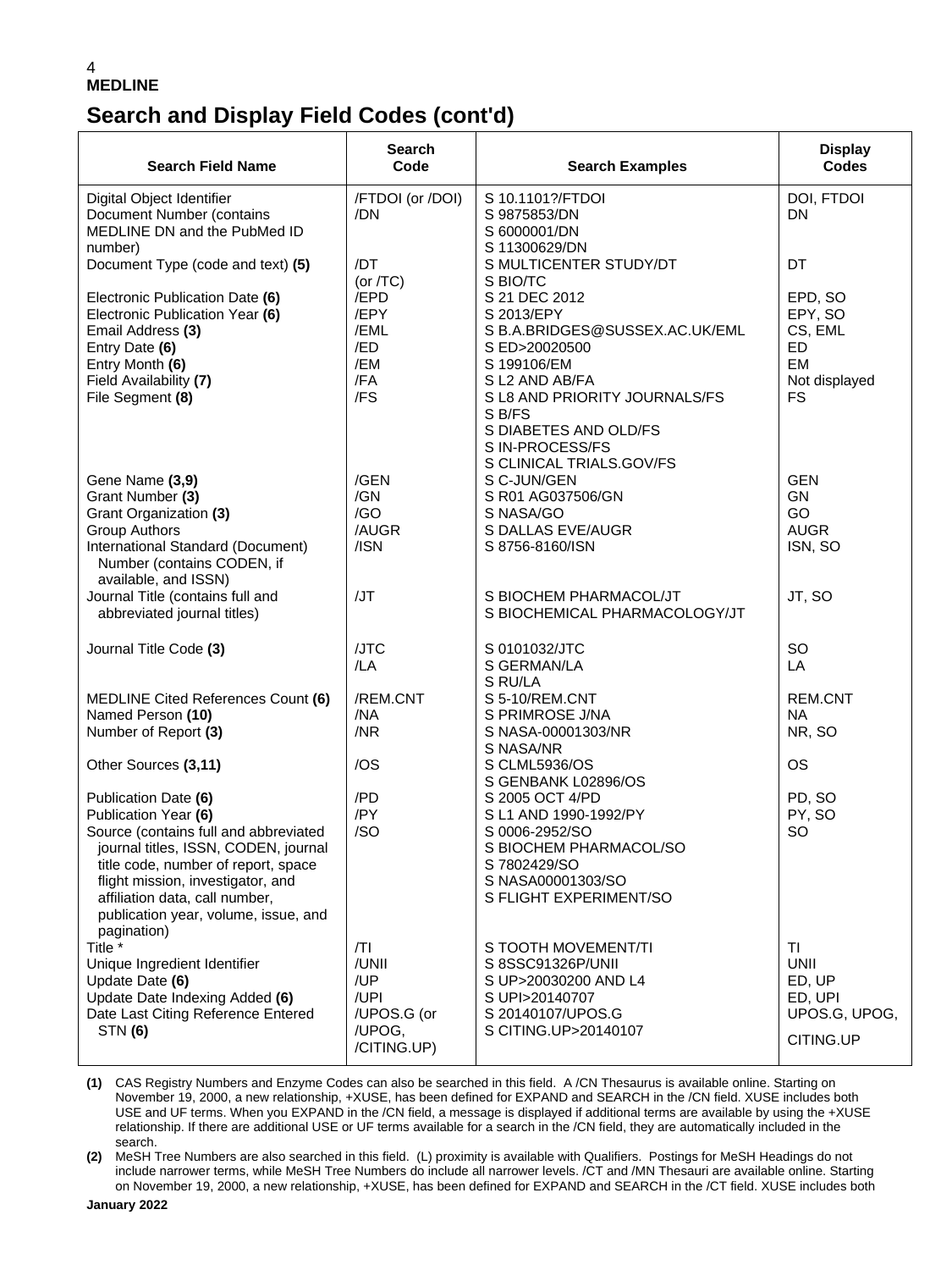USE and UF terms. When you EXPAND in the /CT field, a message is displayed if additional terms are available by using the +XUSE relationship. If there are additional USE or UF terms available for a search in the /CT field, they are automatically included in the search. To limit retrieval to major MeSH concepts place an asterisk before the MeSH controlled term of interest, e.g., S \*BRAIN/CT. In addition, when the Controlled Terms are displayed, the major MESH concepts of the article also have a preceding asterisk (\*).

- **(3)** This field is not available for records in the OLDMEDLINE file segment.
- **(4)** Search with implied (S) proximity is available in this field. **(5)** Both STN standard document types and original NLM publication types (displayed in parenthesis) are searchable separately as bound phrases.
- **(6)** Numeric search field that may be searched using numeric operators or ranges.
- **(7)** The presence of AB, CN, CS, EML, NA, OS, RN, ST fields can be searched in the /FA field; as well as the sections of the structured abstract: Background, Conclusions, Methods, Objective, and Results.
- **(8)** Enter HELP FS at an arrow prompt for definitions of the FS codes.
- **(9)** Data indexed in this field only until 1996.
- **(10)** Subject of biographical or related article.
- **(11)** Enter HELP OS for information on the content of this field.
- **(12)** When author's name entered with multiple initials, automatically also searches the author's name with a single initial.

# **Limiting Search Codes**

Only an answer set created in MEDLINE may be limited. L-number answer sets created by as search in the /ED or /UP field may also be limited.

| <b>Search Field Name</b> | <b>Search</b><br>Code | <b>Search Examples</b> |
|--------------------------|-----------------------|------------------------|
| Animal Subject (1)       | /ANIMAL               | S L4/ANIMAL            |
| English-Language Records | /ENG                  | S L1/MAJ, ENG (2,3)    |
| Female Subject (1)       | /FEMALE               | S L3/FEMALE            |
| Human Subject (1)        | /HUMAN                | S L1/HUMAN             |
| Major Descriptor (1)     | /MAJ                  | S L <sub>1</sub> /MAJ  |
| Male Subject (1)         | /MALE                 | S L2/MALE              |

**(1)** Not available in OLDMEDLINE file segment.

**(2)** Field codes may be abbreviated to the first three letters.

**(3)** Answer sets may be limited to more than one area.

## **Chemical Name (/CN) Thesaurus**

All Relationship Codes can be used with both the SEARCH and EXPAND command in the Chemical Name (/CN) thesaurus. The /CN thesaurus does not apply to the OLDMEDLINE file segment.

| Code        | <b>Content</b>                                                              | <b>Examples</b>                                        |
|-------------|-----------------------------------------------------------------------------|--------------------------------------------------------|
| ALL         | All associated terms<br>(SELF, CN, RN, EC, UF, USE, RR, HM, PA, INDX, NOTE, | E CHAETOGLOBOSINS+ALL/CN<br>E 86414-29-1+ALL/CN        |
|             | PNTE, RE)                                                                   |                                                        |
| AUTO (1)    | Automatic Relationship Code<br>(SELF, USE)                                  | E BROMOACETIC ACID+AUTO/CN                             |
| HМ          | Heading Mapped to<br>(SELF, CN, RN, EC, RR, HM)                             | E CADMIUM ACETATE+HM/CN                                |
| <b>NOTE</b> | Notes associated with the term                                              | E SERICYSTATIN+NOTE/CN                                 |
|             | (SELF, CN, RN, EC, RR, INDX, PA, NOTE, PNTE, RE)                            | E EC 2.4.1.119+NOTE/CN                                 |
| <b>PFT</b>  | Preferred and Forbidden Terms<br>(SELF, CN, RN, EC, RR, UF, USE)            | E COMBRETASTATIN+PFT/CN                                |
| <b>RN</b>   | CAS Registry Number associated with the name or name                        | S ARGINYLPROLINE+RN/CN                                 |
|             | associated with a CAS Registry Number<br>(SELF, CN, RN, EC)                 | E 2418-69-1+RN/CN                                      |
| <b>RR</b>   | Associated CAS Registry Numbers and UNII Codes<br>(SELF, CN, RN, EC, RR)    | E FLUVALINATE+RR/CN<br>E BKJ8M8G5HI+RR/CN              |
| <b>XUSE</b> | USE and UF terms from the current MeSH                                      | E 6-CHRYSENYLAMINE+XUSE/CN<br>S 6-CHRYSENAMINE+XUSE/CN |

**(1)** AUTOMATIC relationship is SET OFF. In case of SET REL ON, the result of EXPAND without any relationship code is the same as described for AUTO.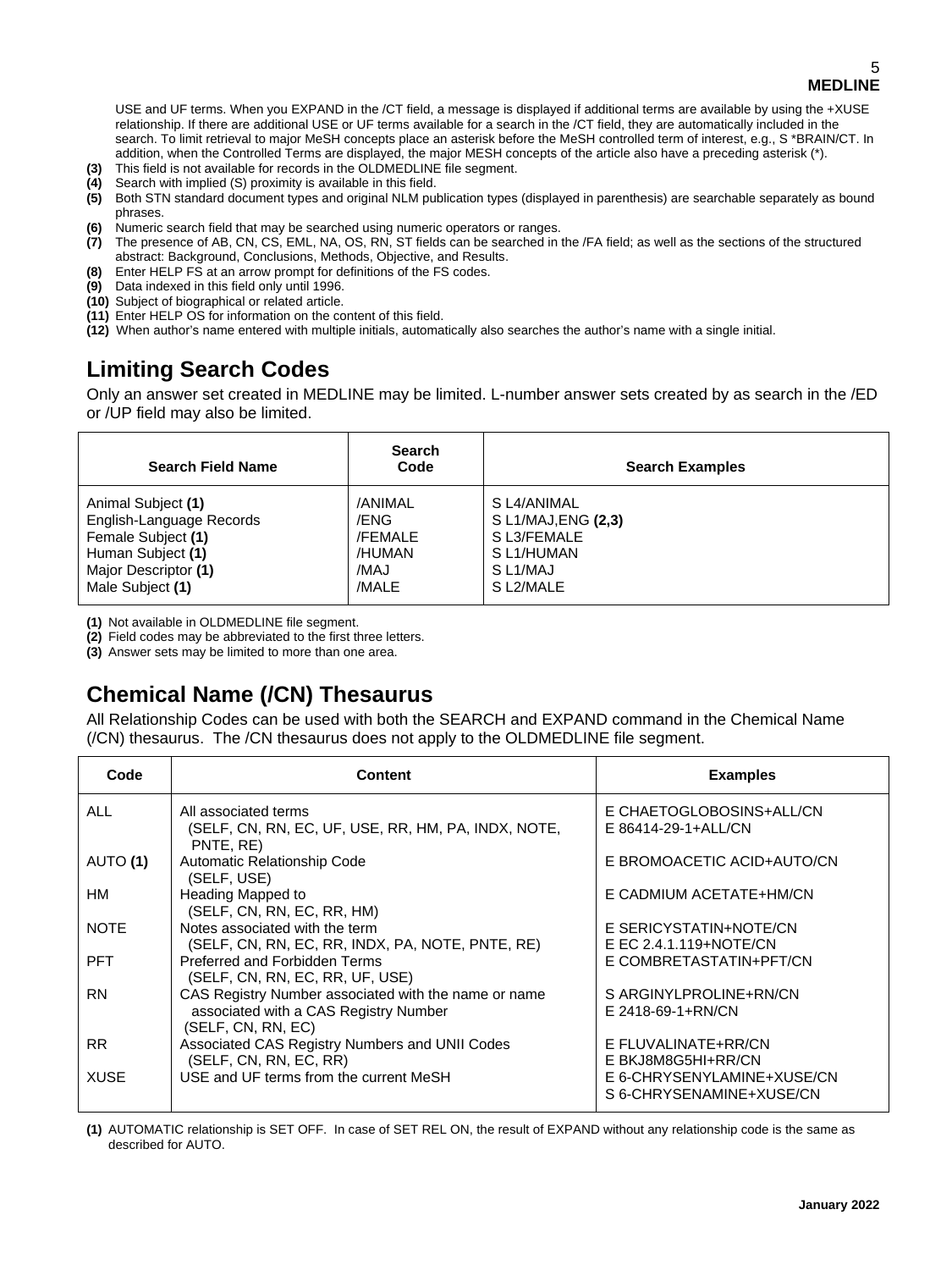#### 6 **MEDLINE Field Descriptors for the /CN Thesaurus**

| <b>Description</b>                                                                                                                                                                                                                 |
|------------------------------------------------------------------------------------------------------------------------------------------------------------------------------------------------------------------------------------|
| Self<br>Chemical Name and Enzyme Name<br><b>Enzyme Commission Numbers</b><br>Heading Mapped To<br><b>Indexer Note</b><br>Scope Note<br>Pharmacological Action<br>Previous Indexing Note<br>Reference<br><b>CAS Registry Number</b> |
| Related Registry Numbers and UNII Codes<br>Used For<br>Use                                                                                                                                                                         |
|                                                                                                                                                                                                                                    |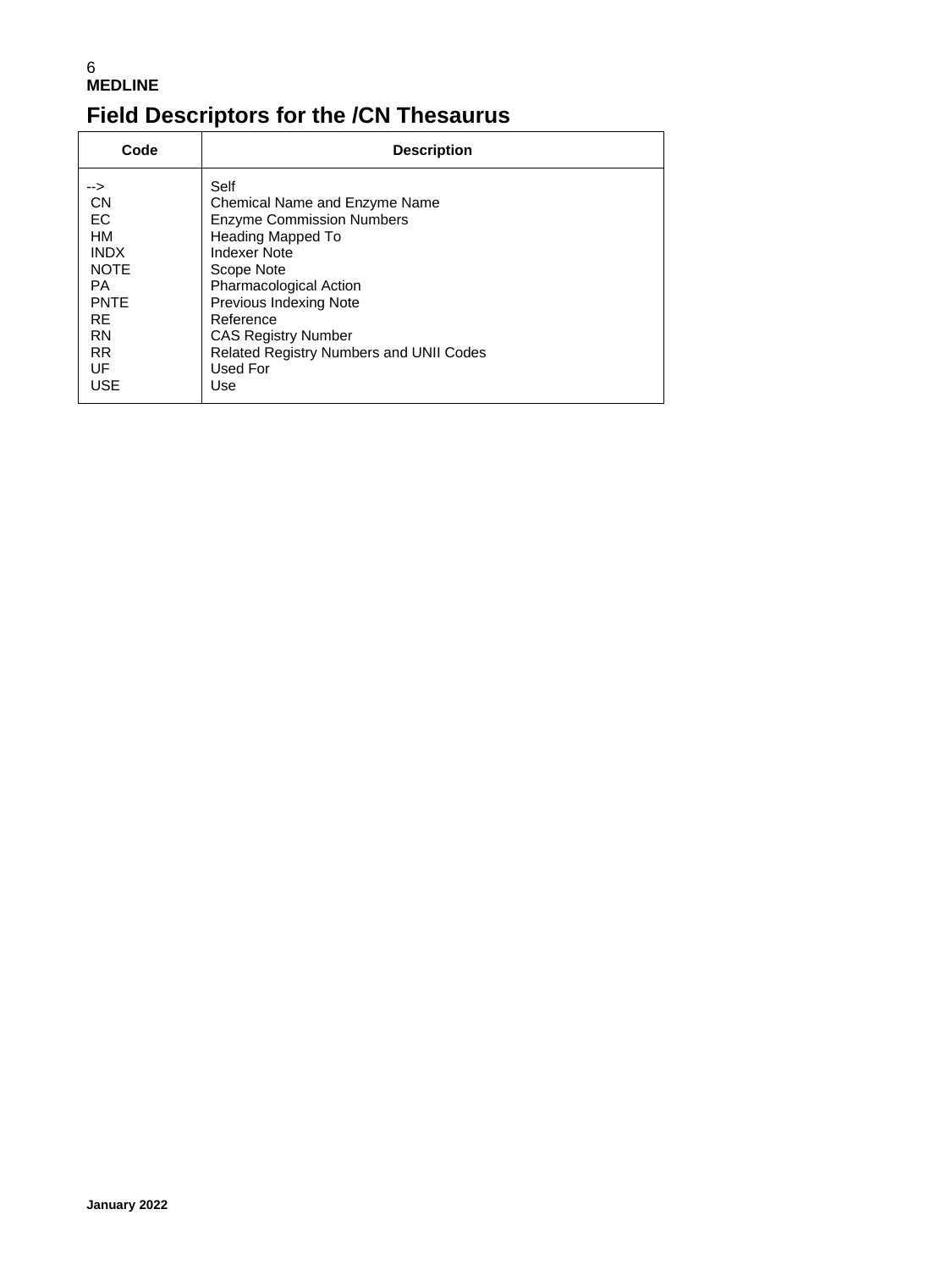## **Controlled Term (/CT) Thesaurus**

All Relationship Codes can be used with both the SEARCH and EXPAND command in the Controlled Term (/CT) thesaurus.

The /CT thesaurus contains the current Controlled Terms. MeSH Tree Numbers are searchable terms in the /CT thesaurus.

The /CT and /MN Thesauri have the same EXPAND abilities except when expanding MeSH Tree Numbers. The /CT Thesaurus will expand the same Tree Number hierarchy, while the /MN Thesaurus will expand the MeSH terms corresponding to the various MeSH Tree Numbers.

| Code        | <b>Content</b>                                                                                                                                                               | <b>Examples</b>                                          |
|-------------|------------------------------------------------------------------------------------------------------------------------------------------------------------------------------|----------------------------------------------------------|
| <b>ALL</b>  | All associated terms<br>(BT, SELF, MN, DC, NOTE, INDX, ENTC, AQ, PNTE,<br>HNTE, MHTH, BXTH, PA, UF, USE, QUSE, NT, QLF,<br>QA, QCAT, QNOTE, QINDX, QHNTE, QONTE, QUF,<br>RT) | E PEPTIC ULCER+ALL/CT<br>E C6.405.608+ALL/CT             |
| AUTO (1)    | Automatic Relationship Code (Preferred Terms and<br>Qualifiers)<br>(SELF, USE, QUSE)                                                                                         | E NASAL SINUSES+AUTO/CT<br>E ADV EFF+AUTO/CT             |
| <b>BT</b>   | <b>Broader Terms</b><br>(BT, SELF, MN)                                                                                                                                       | E PREGNANCY TESTS+BT/CT                                  |
| <b>HIE</b>  | Hierarchy (Broader and Narrower Terms)<br>(BT, SELF, MN, NT)                                                                                                                 | E RECEPTORS, DRUG+HIE/CT                                 |
| KT          | <b>Keyword Terms</b><br>(SELF, KT)                                                                                                                                           | S SHOCK+KT/CT                                            |
| <b>MN</b>   | Tree Number and descriptor class<br>(SELF, MN, DC)                                                                                                                           | E PROSTHESIS FAILURE+MN/CT<br>S NUTRITIONAL STATUS+MN/CT |
| <b>NOTE</b> | Notes associated with the term<br>(SELF, MN, NOTE, INDX, ENTC, AQ, PNTE, HNTE,<br>ONTE, MHTH, BXTH, PA)                                                                      | E PEPTIC ULCER+NOTE/CT                                   |
| <b>NT</b>   | <b>Narrower Terms</b><br>(SELF, MN, NT)                                                                                                                                      | S NEURONS+NT/CT                                          |
| <b>PFT</b>  | Preferred and Forbidden Terms<br>(SELF, MN, ENTC, AQ, UF, USE)                                                                                                               | E FIBRIN TISSUE ADHESIVE+PFT/CT                          |
| QLF         | Qualifier and associated terms<br>(SELF, AQ, QUSE, QLF, QA, QCAT, QNOTE, QINDX,<br>QHNTE, QONOTE, QUF)                                                                       | S ADVERSE EFFECTS+QLF/CT                                 |
| QPFT        | <b>Qualifier Preferred</b><br>(SELF, QUSE, QLF, QUF)                                                                                                                         | E PSYCHOLOGY+QPFT/CT                                     |
| <b>RT</b>   | <b>Related Terms</b><br>(SELF, MN, RT)                                                                                                                                       | E NEURONS+RT/CT                                          |
| <b>STD</b>  | Standard (Broader, Narrower, and Related Terms)<br>(BT, SELF, MN, NT, RT)                                                                                                    | S SPINAL CORD+STD/CT<br>E PNEUMONIA+STD/CT               |
| UF          | Used For (Forbidden Terms)<br>(SELF, MN, UF)                                                                                                                                 | E F1.145.775.+UF/CT<br>E SEX BEHAVIOR+UF/CT              |
| <b>USE</b>  | Use (Preferred Terms)<br>(SELF, MN, USE)                                                                                                                                     | E GRAAFIAN FOLLICLE+USE/CT                               |
| <b>XUSE</b> | USE and UF terms from the current MeSH                                                                                                                                       | E RADICULITIS+XUSE/CT                                    |

The /CT thesaurus does not apply to the OLDMEDLINE file segment.

**(1)** AUTOMATIC relationship is SET OFF. In case of SET REL ON, the result of EXPAND without any relationship code is the same as described for AUTO.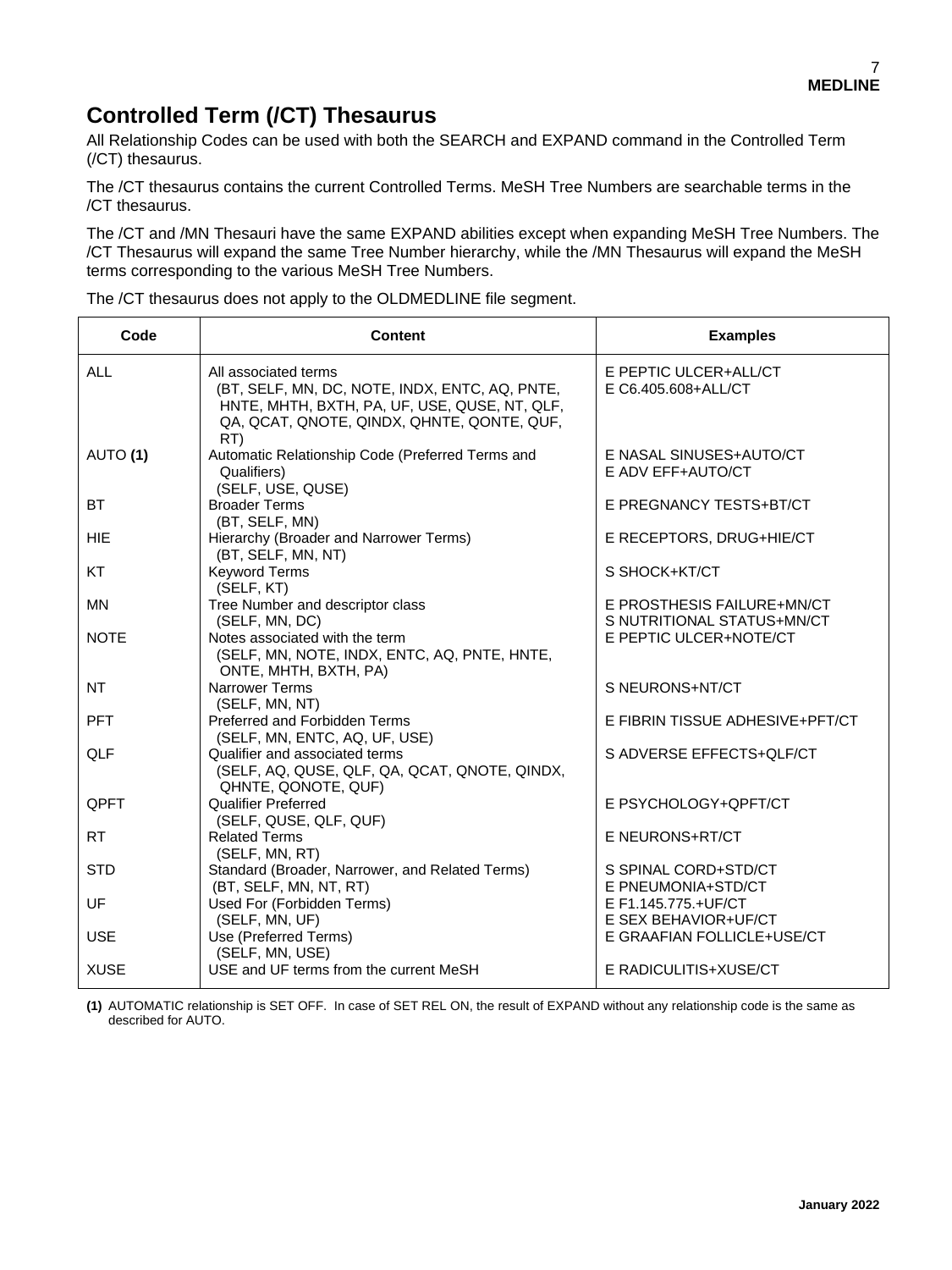# **Field Descriptors for the /CT Thesaurus**

| Code         | <b>Description</b>                  |
|--------------|-------------------------------------|
| -->          | Self                                |
| AQ           | Allowable Qualifier                 |
| <b>BT</b>    | <b>Broader Term</b>                 |
| <b>BXTH</b>  | Backwards Cross Reference Thesaurus |
| <b>DC</b>    | <b>Descriptor Class</b>             |
| <b>ENTC</b>  | <b>Entry Combination</b>            |
| <b>HNTE</b>  | <b>History Note</b>                 |
| <b>INDX</b>  | <b>Indexer Note</b>                 |
| KT           | <b>Keyword Terms</b>                |
| ΜН           | MeSH Heading                        |
| MHTH         | <b>MH Thesaurus</b>                 |
| MN           | MeSH Tree Number                    |
| <b>NOTE</b>  | Scope Note, Consider Also Terms     |
| NΤ           | Narrower Term                       |
| ONTE         | Online Note                         |
| PA           | <b>Pharmacological Action</b>       |
| <b>PNTE</b>  | <b>Previous Indexing Note</b>       |
|              |                                     |
| OA.          | Qualifier Abbreviation              |
| OCAT         | <b>Allowable Categories</b>         |
| <b>OHNTE</b> | <b>Qualifier History Note</b>       |
| <b>QINDX</b> | Qualifier Indexer Note              |
| QLF          | MeSH Qualifier (subheading)         |
| QNOTE        | <b>Qualifier Scope Note</b>         |
| QONTE        | Qualifier Online Note               |
| <b>QUF</b>   | Qualifier Use For                   |
| QUSE         | Qualifier Use                       |
| RT           | <b>Related Term</b>                 |
| UF           | Used For                            |
| <b>USE</b>   | Use                                 |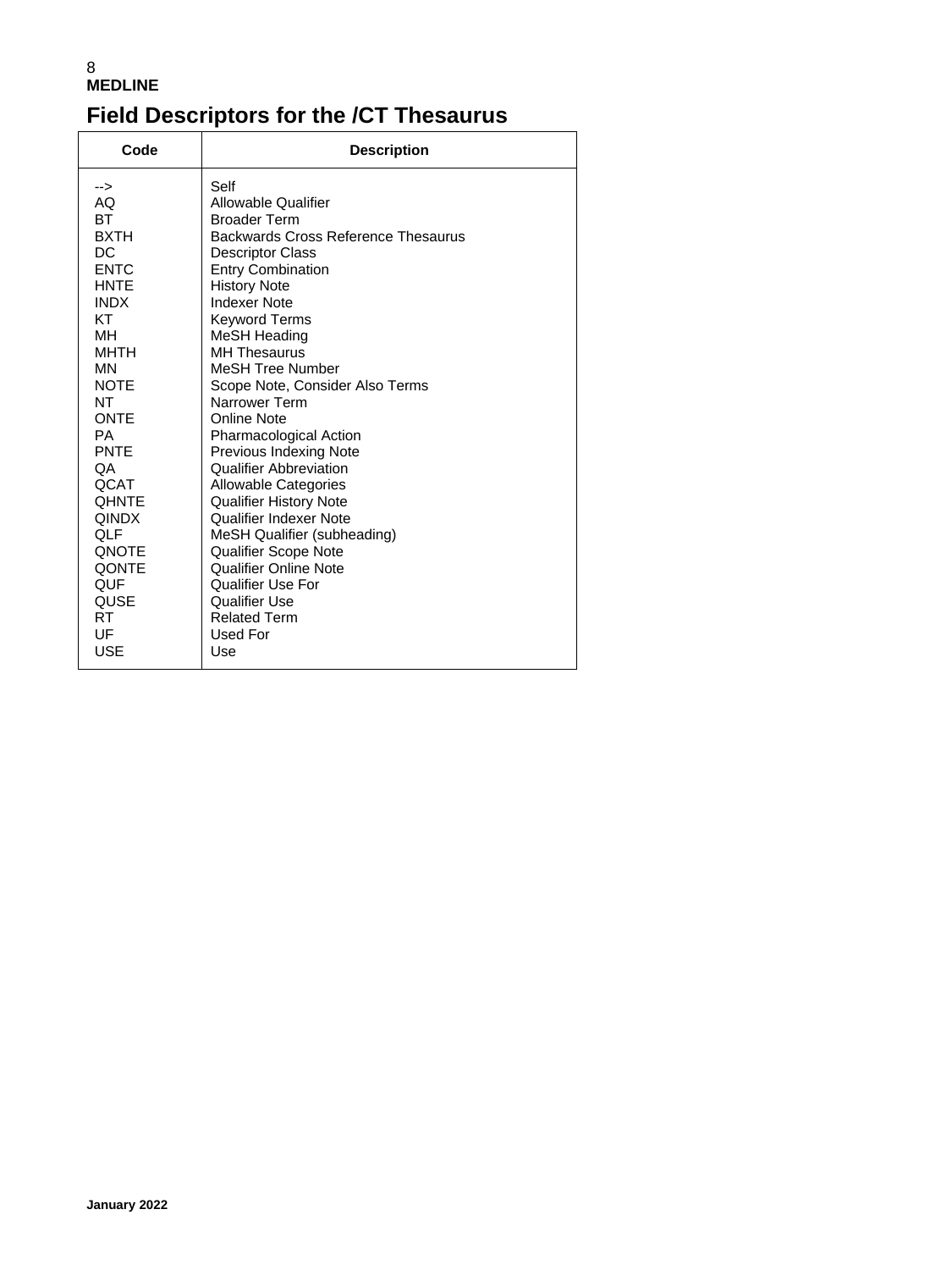## **MeSH Tree Number (/MN) Thesaurus**

In the MeSH Tree Number (/MN) Thesaurus, all Relationship Codes can be used only with the EXPAND command.

The /MN Thesaurus does not have any postings. When searching, it is necessary to edit the field code to /CT.

The /CT and /MN Thesauri have the same EXPAND abilities except when expanding MeSH Tree Numbers. The /CT Thesaurus will expand the same Tree Number hierarchy, while the /MN Thesaurus will expand the MeSH terms corresponding to the various MeSH Tree Numbers.

The /MN thesaurus does not apply to the OLDMEDLINE file segment.

| Code        | <b>Content</b>                                                                                                                                                                             | <b>Examples</b>                                                |
|-------------|--------------------------------------------------------------------------------------------------------------------------------------------------------------------------------------------|----------------------------------------------------------------|
| <b>ALL</b>  | All associated terms<br>(BT, SELF, MN, MH, EC, DC, NOTE, INDX, ENTC, AQ,<br>PNTE, HNTE, ONTE, MHTH, BXTH, PA, UF, USE, QUSE,<br>NT, QLF, QA, QCAT, QNOTE, QINDX, QHNTE, QONTE,<br>QUF, RT) | E GRANULOMA+ALL/MN<br>E C23.550.382+ALL/MN                     |
| AUTO (1)    | Automatic Relationship Code (Preferred Terms and Qualifiers)<br>(SELF, USE, QUSE)                                                                                                          | E PANCREATIC CHOLERA+AUTO/MN                                   |
| ВT          | <b>Broader Terms</b><br>(BT, SELF, MN, MH)                                                                                                                                                 | E ILLUSIONS+BT/MN                                              |
| HIE         | Hierarchy (Broader and Narrower Terms)<br>(BT, SELF, MN, MH, NT)                                                                                                                           | E CHLAMYDIA+HIE/MN<br>E B3.440.190.190.190.+HIE/MN             |
| KT          | <b>Keyword Terms</b><br>(SELF, KT)                                                                                                                                                         | E DIET+KT/MN                                                   |
| <b>MN</b>   | Tree Number and descriptor class<br>(SELF, MN, MH, DC)                                                                                                                                     | E ABSCESS+MN/MN                                                |
| <b>NOTE</b> | Notes associated with the term<br>(SELF, MN, MH, NOTE, INDX, ENTC, AQ, PNTE, HNTE,<br>ONTE, MHTH, BXTH, PA)                                                                                | E SPINAL NERVES+NOTE/MN<br>E A8.800.350.380+NOTE/MN            |
| <b>NT</b>   | <b>Narrower Terms</b><br>(SELF, MN, MH, NT)                                                                                                                                                | E TOOTH+NT/MN                                                  |
| <b>PFT</b>  | Preferred and Forbidden Terms<br>(SELF, MN, MH, ENTC, AQ, UF, USE)                                                                                                                         | E HUMAN ADENOVIRUSES+PFT/MN<br>E B4.909.777.731.589.520+PFT/MN |
| QLF         | Qualifier and associated terms<br>(SELF, AQ, QUSE, QLF, QA, QCAT, QNOTE, QINDX,<br>QHNTE, QONTE, QUF)                                                                                      | E AE+QLF/MN                                                    |
| <b>OPFT</b> | <b>Qualifier Preferred</b><br>(SELF, QUSE, QLF, QUF)                                                                                                                                       | E METABOLISM+QPFT/MN                                           |
| RT.         | <b>Related Terms</b><br>(SELF, MN, MH, RT)                                                                                                                                                 | E TOMOGRAPHY, EMISSION-<br>COMPUTED+RT/MN                      |
| <b>STD</b>  | Standard (Broader, Narrower, and Related Terms)<br>(BT, SELF, MN, MH, NT, RT)                                                                                                              | E ALCOHOLISM+STD/MN<br>E C21.739.100.250.+STD/MN               |
| UF          | Used For (Forbidden Terms)<br>(SELF, MN, MH, UF)                                                                                                                                           | E IODIDE PEROXIDASE+UF/MN                                      |
| <b>USE</b>  | Use (Preferred Terms)<br>(SELF, MN, MH, USE)                                                                                                                                               | E OPHTHALMIA+USE/MN                                            |
| <b>XUSE</b> | USE and UF terms from the current MeSH                                                                                                                                                     | E ARSENIC POISONING+XUSE/MN                                    |

**(1)** AUTOMATIC relationship is SET OFF. In case of SET REL ON, the result of EXPAND without any relationship code is the same as described for AUTO.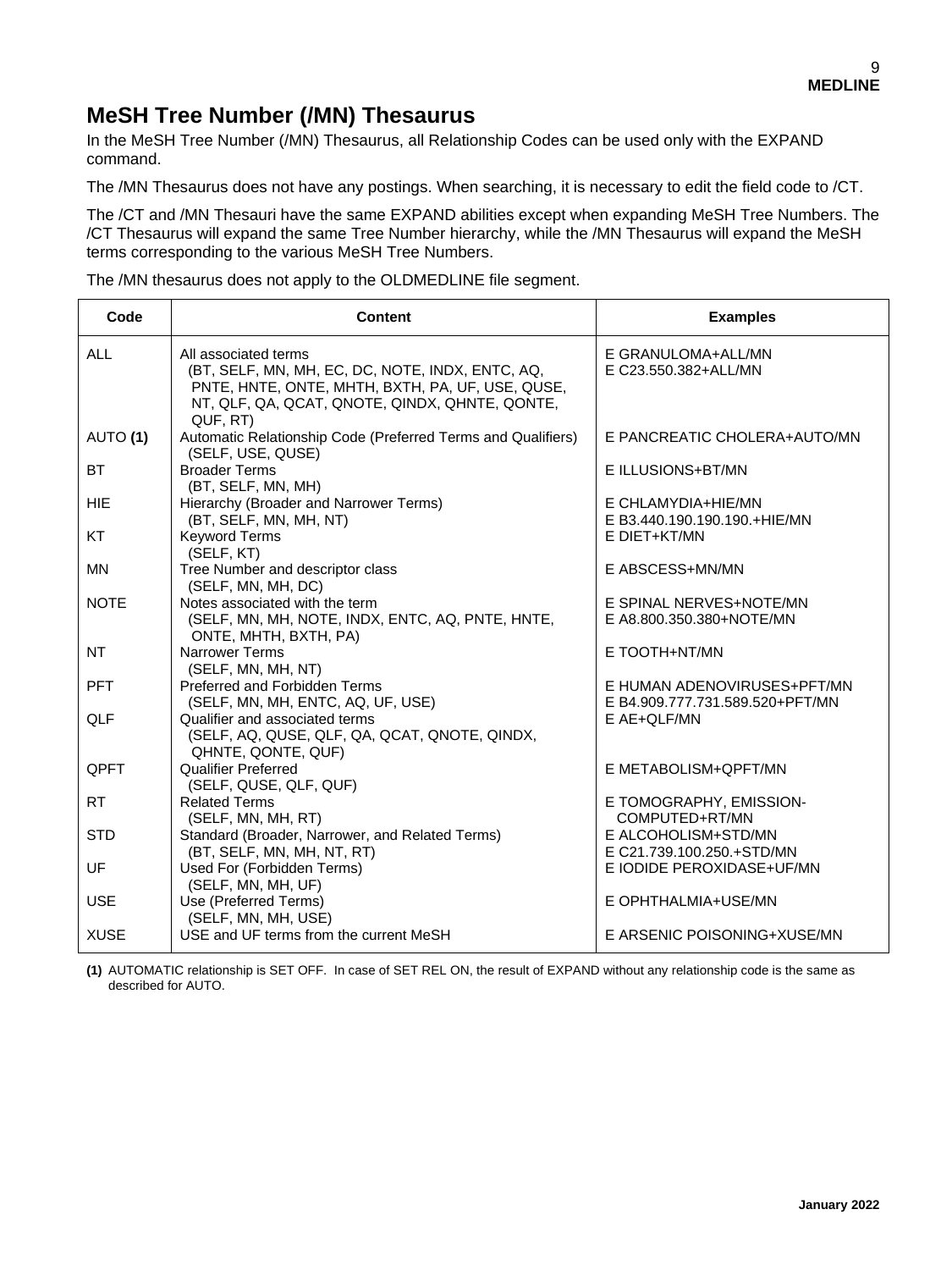# **Field Descriptors for the /MN Thesaurus**

| Code         | <b>Description</b>                  |
|--------------|-------------------------------------|
| -->          | Self                                |
| AQ           | <b>Allowable Qualifier</b>          |
| BT.          | <b>Broader Term</b>                 |
| <b>BXTH</b>  | Backwards Cross Reference Thesaurus |
| DC           | <b>Descriptor Class</b>             |
| <b>ENTC</b>  | <b>Entry Combination</b>            |
| <b>HNTE</b>  | <b>History Note</b>                 |
| <b>INDX</b>  | <b>Indexer Note</b>                 |
| КT           | <b>Keyword Terms</b>                |
| MН           | MeSH Heading                        |
| <b>MHTH</b>  | <b>MH Thesaurus</b>                 |
| MN           | <b>MeSH Tree Number</b>             |
| <b>NOTE</b>  | Scope Note, Consider Also Terms     |
| NΤ           | Narrower Term                       |
| <b>ONTE</b>  | <b>Online Note</b>                  |
| <b>PA</b>    | <b>Pharmacological Action</b>       |
| <b>PNTE</b>  | <b>Previous Indexing Note</b>       |
| QA.          | <b>Qualifier Abbreviation</b>       |
| <b>QCAT</b>  | Allowable Categories                |
| <b>OHNTE</b> | <b>Qualifier History Note</b>       |
| <b>QINDX</b> | Qualifier Indexer Note              |
| QLF          | MeSH Qualifier (subheading)         |
| QNOTE        | <b>Qualifier Scope Note</b>         |
| QONTE        | <b>Qualifier Online Note</b>        |
| QUF          | Qualifier Use For                   |
| QUSE         | Qualifier Use                       |
| RT.          | <b>Related Term</b>                 |
| UF           | Used For                            |
| <b>USE</b>   | Use                                 |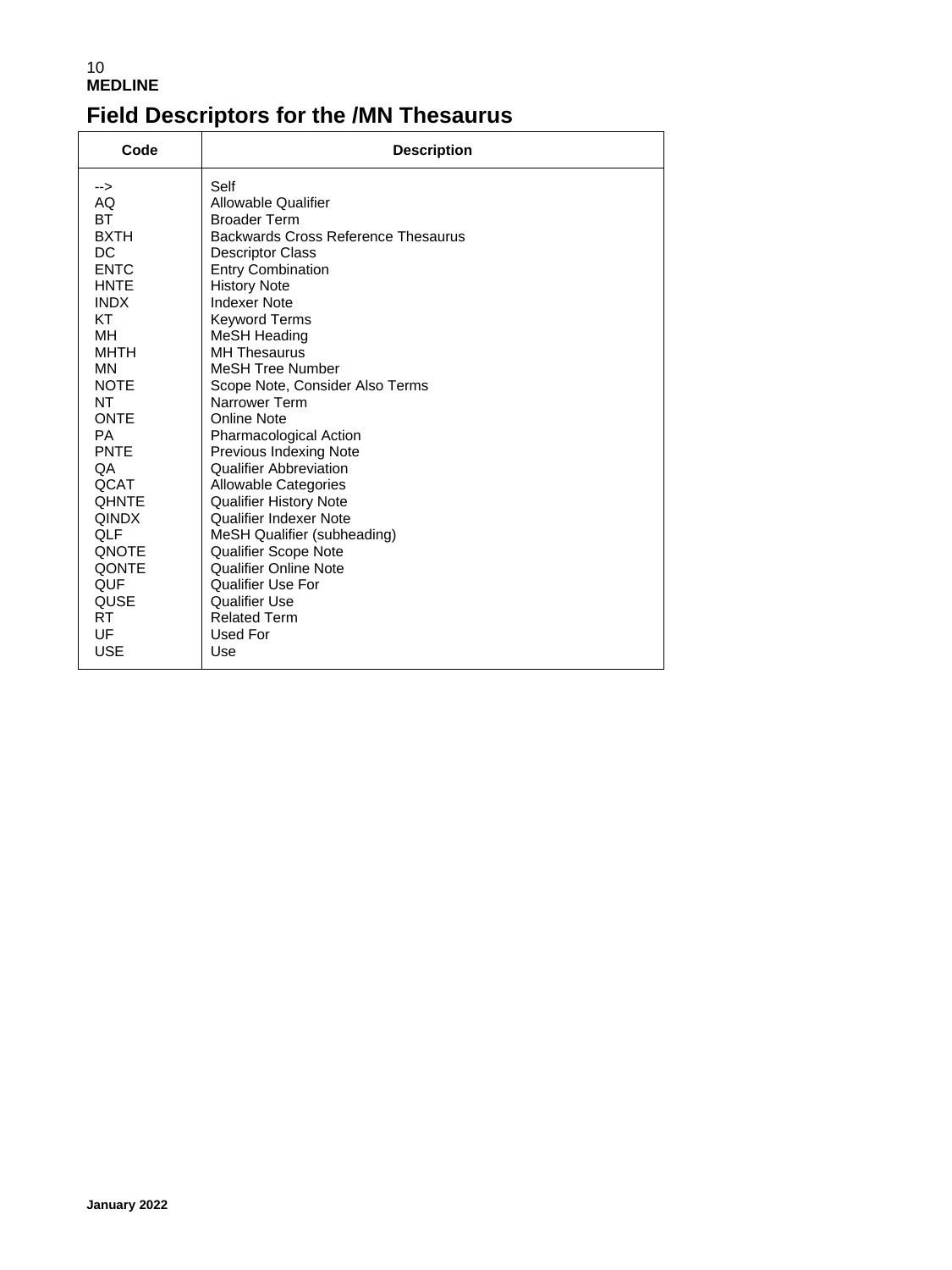# **DISPLAY and PRINT Formats**

Any combination of formats can be used to display or print answers. Multiple codes must be separated by spaces or commas, e.g., D L1 1-5 TI AU. The fields are displayed in the order requested.

Hit-term highlighting is available in all fields except CM, ED, and PY. Highlighting must be ON to use the HIT, HITIND, KWIC, and OCC formats.

| Format              | <b>Content</b>                                                    | <b>Examples</b>     |
|---------------------|-------------------------------------------------------------------|---------------------|
| AB                  | Abstract                                                          | D 1-5 AN, AB        |
| ABLA                | Abstract Language (other)                                         | D ABLA              |
| AN (1)              | <b>Accession Number</b>                                           | D 1-5 AN            |
| AU                  | Author                                                            | D AU TI 2           |
| <b>AUCL</b>         | Collaborators                                                     | D AUCL              |
| <b>AUGR</b>         | <b>Group Authors</b>                                              | D AUGR              |
| <b>AUID</b>         | Author Identifier                                                 | D AUID              |
| <b>AUPB (2,4)</b>   | Authors in Publication Order                                      | D AUPB              |
| AUTH                | <b>Author Group</b>                                               | D AUTH              |
| CM (1)              | Comment                                                           | D AN CM TI 1-5      |
| CN(1)               | Chemical Name (enzyme code and name)                              | D CN, RN 8-10       |
| CS(1)               | <b>Corporate Source</b>                                           | D CS, AU 10-20      |
| CT(1)               | Controlled Term (MeSH terms, qualifiers)                          | D AN CT 1-2         |
| CY(1)               | Country of Publication                                            | D CY TI             |
| DN (1)              | Document Number and PubMed ID                                     | D DN                |
| DOI (FTDOI)         | Digital Object Identifier                                         | D DOI, D FTDOI      |
| DT (1)              | Document Type                                                     | D DT TI             |
| ED(1)               | <b>Entry Dates</b>                                                | D ED                |
| EM(1)               | <b>Entry Month</b>                                                | D TI SO EM          |
| EML (1,2)           | E-mail Address                                                    | D EML               |
| EPD(1,2)            | <b>Electronic Publication Date</b>                                | D EPD               |
| EPY (1,2)           | <b>Electronic Publication Year</b>                                | D EPY               |
| FS(1)               | <b>File Segment</b>                                               | <b>D FS TI 1-2</b>  |
| <b>GEN (1)</b>      | Gene Name                                                         | <b>D GEN TI 1-2</b> |
| GN                  | <b>Grant Number</b>                                               | D GN                |
| GO                  | <b>Grant Organization</b>                                         | D <sub>GO</sub>     |
| ISN (1,2)           | International Standard (Document) Number                          | D 2 6 ISN           |
| ISSUE (2)           | <b>Issue</b>                                                      | D ISSUE             |
| JT(1,2)             | Journal Title (includes JTA and JTF)                              | D 1-3 JT            |
| JTA (1,2)           | Journal Title, Abbreviated                                        | D JTA               |
| JTF (1,2)           | Journal Title, Full                                               | D JTF               |
| LA(1)               | Language                                                          | D LA TI             |
| <b>NA(1)</b>        | Named Person (subject of biography or related article)            | D AN TI NA          |
| <b>NCT</b>          | <b>Clinical Trial Numbers</b>                                     | D NCT               |
| NR (1,2)            | Number of Report                                                  | D NR                |
| OS (1)              | <b>Other Source</b>                                               | D TI SO OS          |
| OS.G (OS.CITING.AN) | Citing Reference Accession Numbers (up to 50 accession numbers)   | D OS.G              |
| OS.GMAX             | Citing Reference Accession Numbers (up to 1020 accession numbers) | D OS.GMAX           |
| OSC.G (CITING.CNT)  | <b>Citing Reference Count</b>                                     | D OSC.G             |
| PD (1,2)            | <b>Publication Date</b>                                           | D PY SO             |
| PGNO(2)             | Page Number                                                       | D PGNO              |
| PY (1,2)            | <b>Publication Year</b>                                           | D PY                |
| <b>RE</b>           | Cited References in MEDLINE                                       | D <sub>RE</sub>     |
| RE.CNT (REC)        | <b>Cited References Count</b>                                     | D RE.CNT            |
| <b>REM.CNT</b>      | <b>MEDLINE Cited References Count</b>                             | D REM.CNT           |
| <b>RN</b> (1)       | CAS Registry Number (Registry Number and chemical name)           | D CT RN             |
| SO.                 | Source                                                            | D SO TIFS           |
| ST (1)              | <b>Supplementary Term</b>                                         | D ST                |
| TC(1,2)             | <b>Treatment Code</b>                                             | D TC                |
| TI(1)               | Title                                                             | D TI 1-10           |
| <b>UNII</b>         | Unique Ingredient Identifier                                      | <b>D UNII</b>       |
| UP                  | <b>Update Date</b>                                                | D UP, D ED          |
| <b>UPI</b>          | <b>Update Date Indexing Added</b>                                 | D UPI, D ED         |
| UPOS.G (CITING.UP)  | Date Last Citing Reference Entered STN                            | D UPOS.G            |
| VL(2)               | Volume                                                            | D VL                |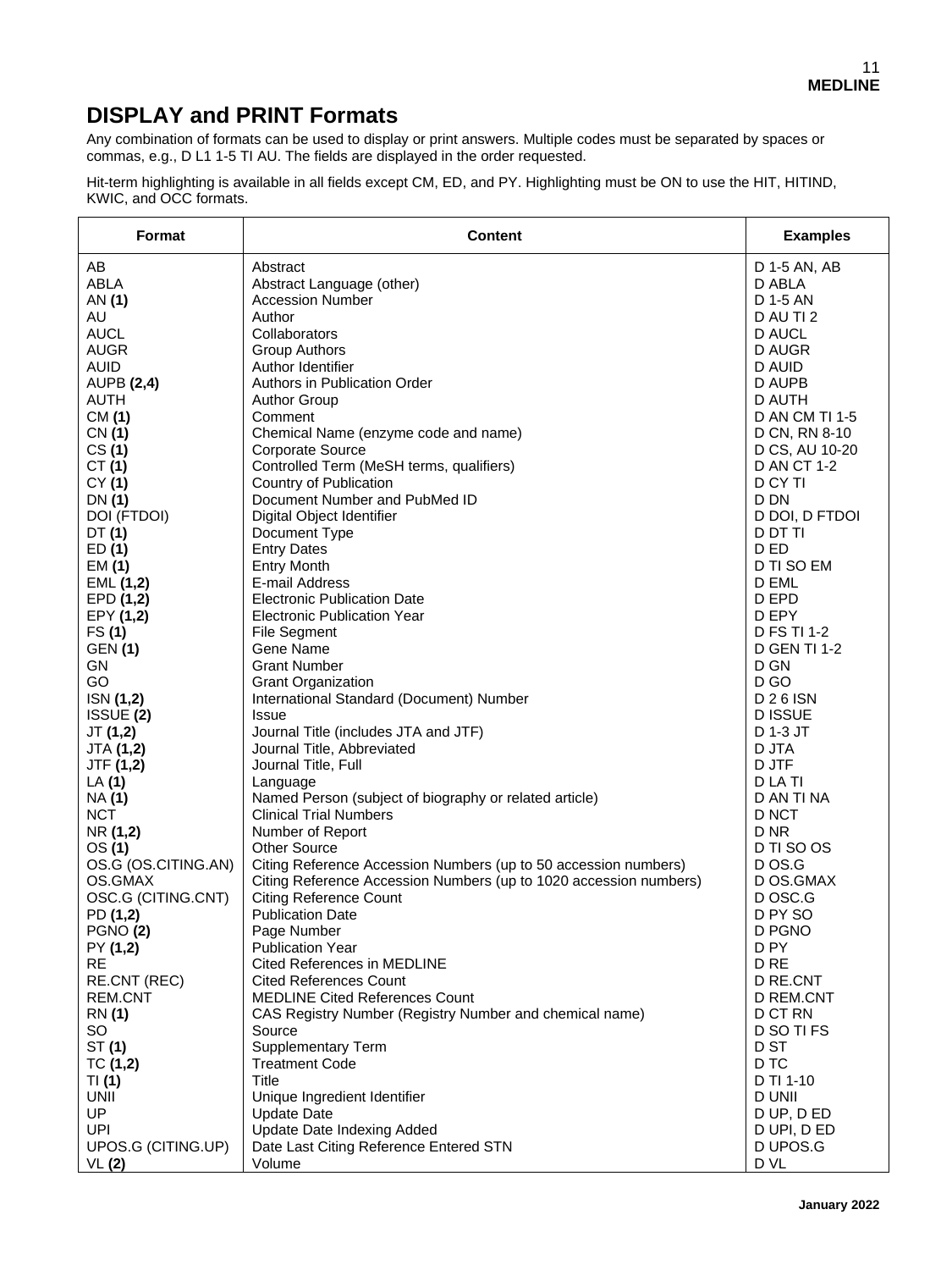## **Display and Print Formats (cont'd)**

| Format              | <b>Content</b>                                                                                                                                                   | <b>Examples</b>        |
|---------------------|------------------------------------------------------------------------------------------------------------------------------------------------------------------|------------------------|
| ABS                 | AB, ABLA                                                                                                                                                         | <b>D ABS 1-3</b>       |
| <b>ALL</b>          | AN, DN, TI, AU.CS, SO, DOI, CM, CY, DT, LA, FS, NCT, OS, EM, ED, AB,<br>ABLA, ST, CT, RN, CN, UNII, GO, GN, NA, GEN, OSC.G, UPOS.G,<br>OS.G, RE.CNT, REM.CNT, RE | D 1-3 ALL              |
| AU.CS               | AU, AUID, CS (AU, AUID, CS repeat as needed), AUGR, AUID, CS<br>(AUGR, AUID, CS repeat as needed), AUCL                                                          | D AU.CS                |
| <b>AUTH</b>         | AU, AUCL, AUGR                                                                                                                                                   | D AUTH                 |
| <b>BIB</b>          | AN, DN, TI, AU.CS, SO, DOI, CY, DT, LA, FS, NCT, OS, EM, ED, UP, GO,<br>GN, OSC.G, UPOS.G, OS.G, RE.CNT, REM.CNT (BIB is the default)                            | D 8 BIB                |
| <b>CBIB</b>         | Compressed bibliographic information                                                                                                                             | D <sub>2</sub> CBIB    |
| <b>DALL</b>         | ALL, delimited for post-processing                                                                                                                               | <b>D DALL</b>          |
| <b>IABS</b>         | ABS, with a text label                                                                                                                                           | D IAB                  |
| IALL                | ALL, indented with text labels                                                                                                                                   | <b>D IALL</b>          |
| <b>IBIB</b>         | BIB, indented with text labels                                                                                                                                   | D IBIB                 |
| IND(1)              | CT. ST. RN. CN. UNII. NA. GEN                                                                                                                                    | D BIB. IND             |
| OSG                 | OSC.G, UPOS.G, OS.G (up to 50 accession numbers)                                                                                                                 | D OSG                  |
| OSG.MAX             | OSC.G, UPOS.G, OS.G (up to 1020 accession numbers)                                                                                                               | D OSG.MAX              |
| RAN.MEDLINE (n)     | Cited Reference(s) display feature (n=cited reference number(s)                                                                                                  | D RAN.MEDLINE (n)      |
| RETAB (RETABLE)     | MEDLINE Cited References Table (RAU, RPY, RVL, RPG, RWK)                                                                                                         | D RETAB                |
| SCAN <sub>(3)</sub> | TI, ST, CT, RN, CN, NA, GEN (random display without answer numbers)                                                                                              | <b>D SCAN</b>          |
| TRIAL (FREE,        | TI, ST, CT, RN, CN, NA, GEN                                                                                                                                      | D TRI                  |
| SAM) (1)            |                                                                                                                                                                  |                        |
| HIT.<br>HITIND (1)  | Fields containing hit terms<br><b>IND</b>                                                                                                                        | D HIT 5-10<br>D HITIND |
| KWIC                | Hit term with 20 words on either side (KeyWord-In-Context)                                                                                                       | D KWIC 5-10            |
| OCC(1)              | Fields that contain hit terms and number of times they occur                                                                                                     | D OCC L3 1-2           |
|                     |                                                                                                                                                                  |                        |

**(1)** No online display fee for this format.

**(2)** Custom display only.

**(3)** SCAN must be specified on the command line, i.e., D SCAN or DISPLAY SCAN.

**(4)** If 100 or more authors are provided, only the first 99 are presented followed by et al.

## **Displaying MEDLINE documents for cited references**

Enter the following in the DISPLAY command: L-number for the answer set; answer number (only one may be specified); RAN.MEDLINE(x-y) where (x-y) is the cited reference number, numbers, or range of numbers; and the display format for the document to display, e.g., BIB ABS. For example, to display MEDLINE records for the cited references 1 and 2 from answer 2 in the answer set L5, enter the following:

**=> D L5 2 RAN.MEDLINE(1-2) BIB ABS**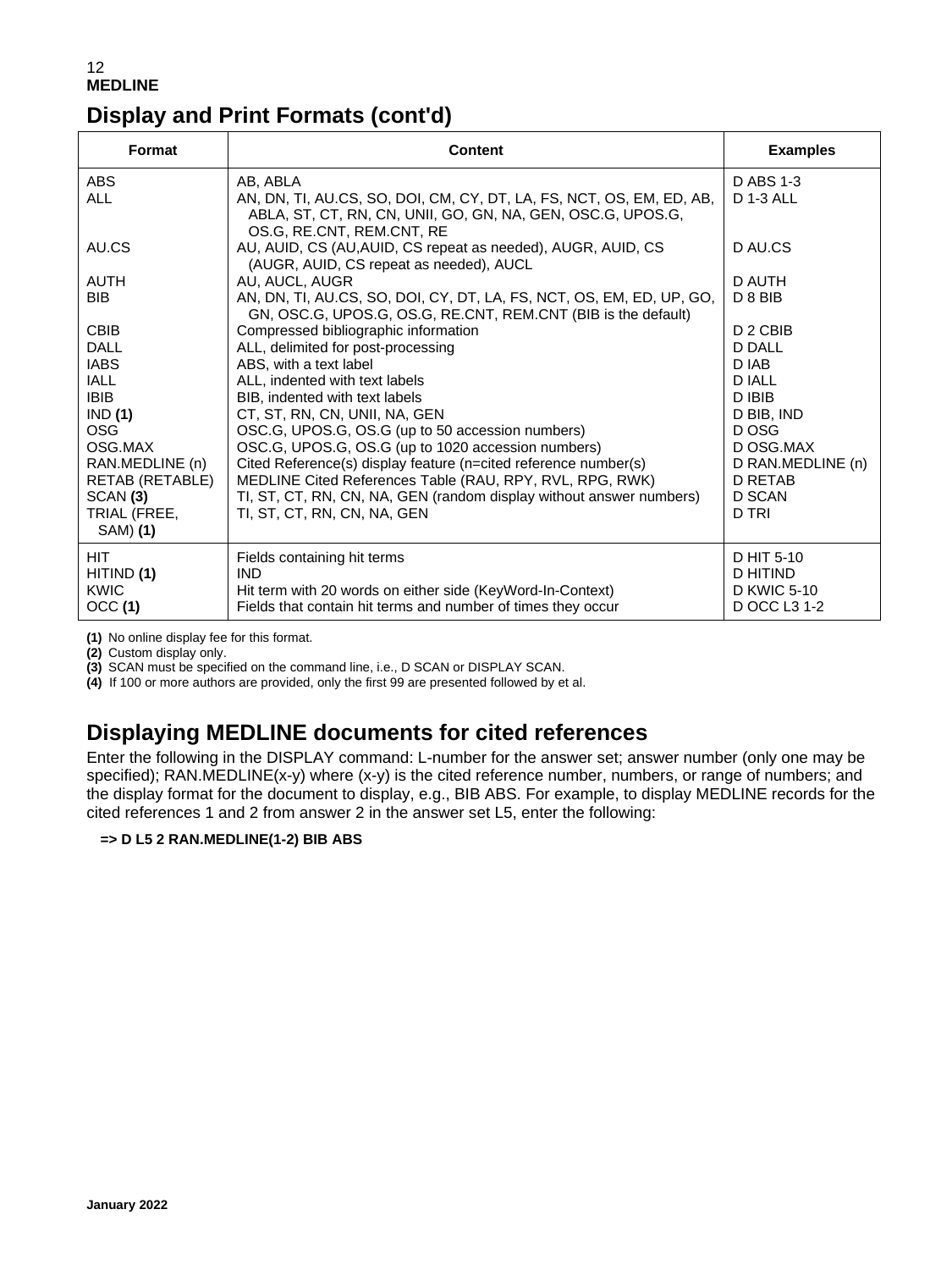## **SELECT, ANALYZE, and SORT Fields**

The SELECT command is used to create E-numbers containing terms taken from the specified field in an answer set.

The ANALYZE command is used to create an L-number containing terms taken from the specified field in an answer set.

The SORT command is used to rearrange the search results in either alphabetic or numeric order of the specified field(s).

| <b>Field Name</b>                                  | <b>Field Code</b>    | <b>ANALYZE/</b><br>SELECT(1) | <b>SORT</b> |
|----------------------------------------------------|----------------------|------------------------------|-------------|
| Abstract                                           | AB                   | Y                            | N           |
| Abstract Language (other)                          | <b>ABLA</b>          | Υ                            | N           |
| <b>Accession Number</b>                            | AN                   | Υ                            | N           |
| Accession Number of the Cited Reference in MEDLINE | RAN.MED              | Y                            | N           |
| Author                                             | AU                   | Υ                            | Y           |
| <b>Author Group</b>                                | <b>AUTH</b>          | Υ                            | Υ           |
| Author Identifier                                  | <b>AUID</b>          | Y                            | Y           |
| Authors in Publication Order                       | <b>AUPB</b>          | Y(12)                        | N           |
| <b>CAS Registry Number</b>                         | <b>RN</b>            | Y(2,3,4)                     | N           |
| <b>Chemical Name</b>                               | <b>CN</b>            | Y(4)                         | N           |
|                                                    | <b>NAME</b>          | Y(2,4)                       | N           |
| Chemical Name and CAS Registry Number              | <b>CHEM</b>          | Y(2,4)                       | N           |
| Citation                                           | <b>CIT</b>           | Y(4,5)                       | N           |
| <b>Cited Reference First Author</b>                | <b>RAU</b>           | Y                            | N           |
| Cited Reference Publication Year                   | <b>RPY</b>           | Υ                            | N           |
| <b>Cited Reference Publication Name</b>            | <b>RWK</b>           | Υ                            | N           |
| <b>Cited References</b>                            | <b>RE</b>            | Y                            | N           |
| <b>Cited Reference Count</b>                       | RE.CNT (REC)         | Υ                            | Y           |
| <b>Citing Reference Accession Numbers</b>          | OS.G                 | Y                            | Υ           |
|                                                    | (OS.CITING.AN)       |                              |             |
| <b>Citing Reference Count</b>                      | OSC.G (CITING.CNT)   | Υ                            | Υ           |
| <b>Clinical Trial Numbers</b>                      | <b>NCT</b>           | Υ                            | Υ           |
| Collaborators                                      | <b>AUCL</b>          | Υ                            | Y           |
| Comment                                            | <b>CM</b>            | Y(10)                        | N           |
| <b>Corporate Source</b>                            | <b>CS</b>            | Y                            | Υ           |
| <b>Controlled Term</b>                             | <b>CT</b>            | Υ                            | N           |
| Country of Publication                             | CY                   | Υ                            | Υ           |
| Document Number                                    | DN                   | Y(6)                         | Υ           |
| Document Type                                      | DT                   | Υ                            | Υ           |
| <b>Electronic Publication Date</b>                 | <b>EPD</b>           | Υ                            | Υ           |
| <b>Electronic Publication Year</b>                 | EPY                  | Υ                            | Υ           |
| <b>Email Address</b>                               | <b>EML</b>           | Υ                            | Υ           |
| <b>Entry Month</b>                                 | EM                   | Y                            | Y           |
| File Segment                                       | <b>FS</b>            | Υ                            | Y           |
| GenBank Number                                     | <b>GENBANK (GBN)</b> | Y(2, 11)                     | N           |
| Gene Name                                          | <b>GEN</b>           | Y                            | Y           |
| <b>Grant Number</b>                                | <b>GN</b>            | Υ                            | Y           |
| <b>Grant Organization</b>                          | GO                   | Υ                            | Υ           |
| <b>Group Authors</b>                               | <b>AUGR</b>          | Y                            | Υ           |
| <b>Hit Cited Reference</b>                         | <b>HITRE</b>         | N                            | Y           |
| International Standard (Document) Number (ISSN)    | <b>ISN</b>           | Y(7)                         | N           |
| International Standard Serial Number               | <b>ISSN</b>          | N                            | Υ           |
| Journal Title                                      | JT                   | Υ                            | Y           |
| Journal Title, Abbreviated                         | <b>JTA</b>           | Y(8)                         | Y           |
| Journal Title, Full                                | <b>JTF</b>           | Y(8)                         | Υ           |
| Journal Title Code                                 | <b>JTC</b>           | Υ                            | Υ           |
|                                                    | LA                   | Y                            | Y           |
| Language<br><b>MEDLINE Cited References Count</b>  | REM.CNT              | Υ                            | Υ           |
| Named Person                                       | <b>NA</b>            | Υ                            | Υ           |
| Number of Report                                   | <b>NR</b>            | Y                            | Y           |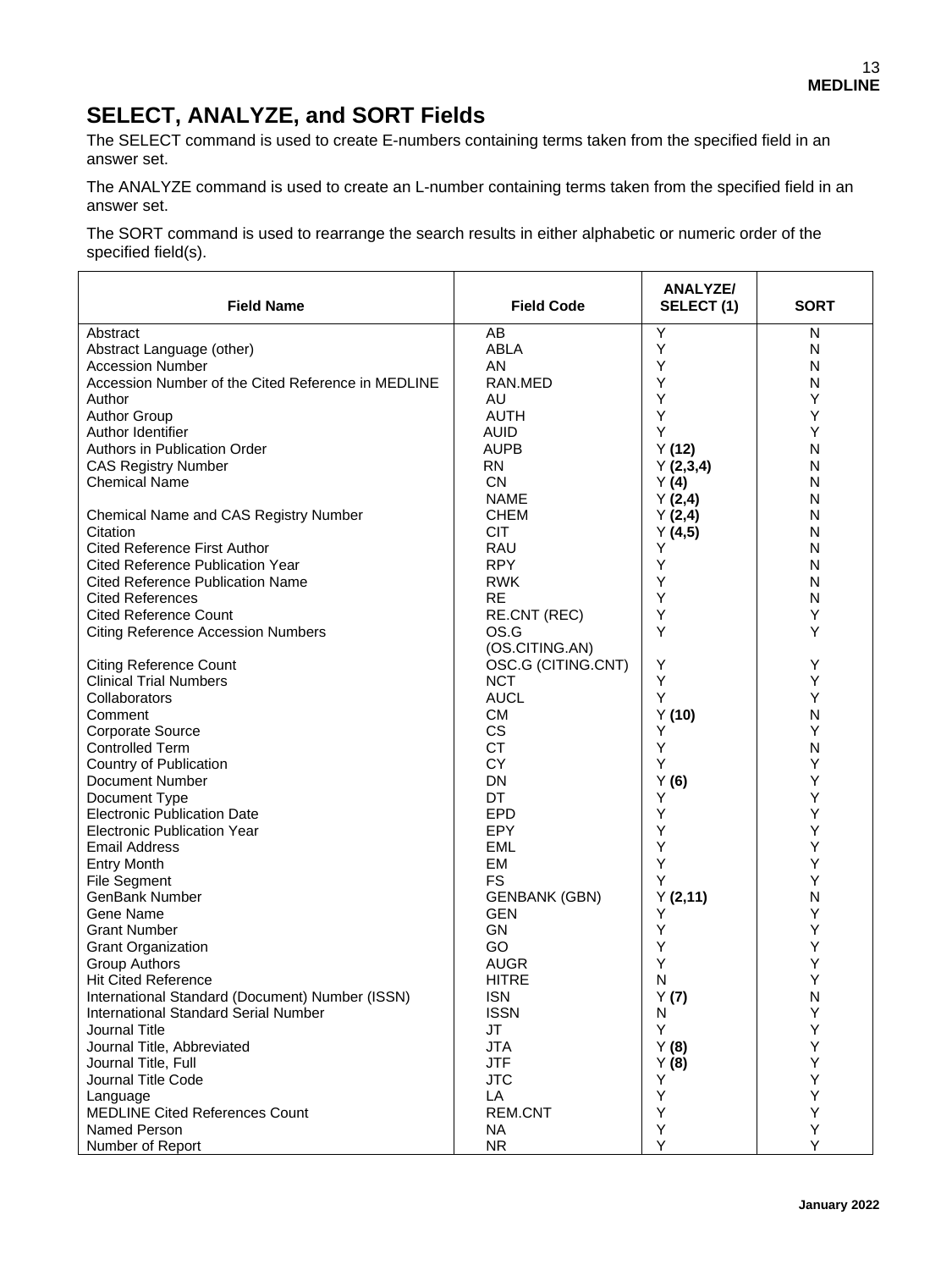## **SELECT, ANALYZE, and SORT Fields (cont'd)**

| <b>Field Name</b>                      | <b>Field Code</b>           | <b>ANALYZE/</b><br>SELECT (1) | <b>SORT</b> |
|----------------------------------------|-----------------------------|-------------------------------|-------------|
| Occurrence Count of Hit Terms          | <b>OCC</b>                  | N                             |             |
| <b>Other Source</b>                    | OS                          |                               |             |
| <b>Publication Date</b>                | <b>PD</b>                   |                               |             |
| <b>Publication Year</b>                | PY                          | Y(4)                          |             |
| Source                                 | SO                          | Y(9)                          | N           |
| Supplementary Term                     | ST                          | Y(2)                          | N           |
| Title                                  | ΤI                          | Y (default)                   |             |
| <b>Treatment Code</b>                  | TC                          |                               |             |
| Unique Ingredient Identifier           | UNII                        |                               | Ν           |
| Date Last Citing Reference Entered STN | UPOS.G (UPOG,<br>CITING.UP) |                               |             |

**(1)** HIT may be used to restrict terms extracted to terms that match the search expression used to create the answer set, e.g., SEL HIT TI.

**(2)** Appends /BI to the terms created by SELECT.

**(3)** Only extracts CAS Registry Numbers.

**(4)** SELECT HIT and ANALYZE HIT are not valid with this field.

**(5)** Extracts first author, publication year, volume, and first page with a truncation symbol appended and with /RE appended to the terms created by SELECT. This field can be used for cross-file searching in SCISEARCH and CAplusSM.

**(6)** Selects or analyzes MEDLINE's Document Number and the PubMed ID.

**(7)** Selects or analyzes the ISSN and CODEN.

**(8)** Appends /JT to the terms created by SELECT.

**(9)** Selects or analyzes the ISSN, CODEN, and journal code with /SO appended to the terms created by SELECT.

**(10)** Selects or analyzes the PMID values with /DN appended.

**(11)** SELECT GENBANK selects GenBank numbers from the OS field.

**(12)** Appends /AU to the terms created by SELECT.

## **Sample Records**

#### **DISPLAY IALL**

| ACCESSION NUMBER: | 2015308911<br>MEDLINE (IN-PROCESS)<br>Full-text                           |
|-------------------|---------------------------------------------------------------------------|
| DOCUMENT NUMBER:  | PubMed ID: 25423041                                                       |
| TITLE:            | Impact of Xpert MTB/RIF for TB diagnosis in a primary care                |
|                   | clinic with high TB and HIV prevalence in South Africa: a                 |
|                   | pragmatic randomised trial.                                               |
|                   | AUTHORS IN PUB ORD: Cox Helen S; Mbhele Slindile; Mohess Neisha; Whitelaw |
|                   | Andrew; Muller Odelia; Zemanay Widaad; Little Francesca;                  |
|                   | Azevedo Virginia; Simpson John; Boehme Catharina C; Nicol                 |
|                   | Mark P                                                                    |
| AUTHOR:           | Cox Helen S                                                               |
| CORPORATE SOURCE: | Division of Medical Microbiology and Institute for                        |
|                   | Infectious Diseases and Molecular Medicine, University of                 |
|                   | Cape Town, Cape Town, South Africa, Medecins Sans                         |
|                   | Frontieres, Khayelitsha, South Africa.                                    |
| AUTHOR:           | Mbhele Slindile; Mohess Neisha; Zemanay Widaad                            |
| CORPORATE SOURCE: | Division of Medical Microbiology, University of Cape Town,                |
|                   | Cape Town, South Africa.                                                  |
| AUTHOR:           | Whitelaw Andrew                                                           |
| CORPORATE SOURCE: | Division of Medical Microbiology, University of Cape Town,                |
|                   | Cape Town, South Africa, National Health Laboratory                       |
|                   | Service, Johannesburg, South Africa.                                      |
| AUTHOR:           | Muller Odelia                                                             |
| CORPORATE SOURCE: | Medecins Sans Frontieres, Khayelitsha, South Africa.                      |
| AUTHOR:           | Little Francesca                                                          |
| CORPORATE SOURCE: | Department of Statistical Science, University of Cape Town,               |
|                   | Cape Town, South Africa.                                                  |
| AUTHOR:           | Azevedo Virginia                                                          |
| CORPORATE SOURCE: | Khayelitsha Health, City of Cape Town, Cape Town, South                   |
|                   | Africa.                                                                   |
| AUTHOR:           | Simpson John                                                              |
| CORPORATE SOURCE: | National Health Laboratory Service, Johannesburg, South                   |
|                   | Africa.                                                                   |
| AUTHOR:           | Boehme Catharina C                                                        |
| January 2022      |                                                                           |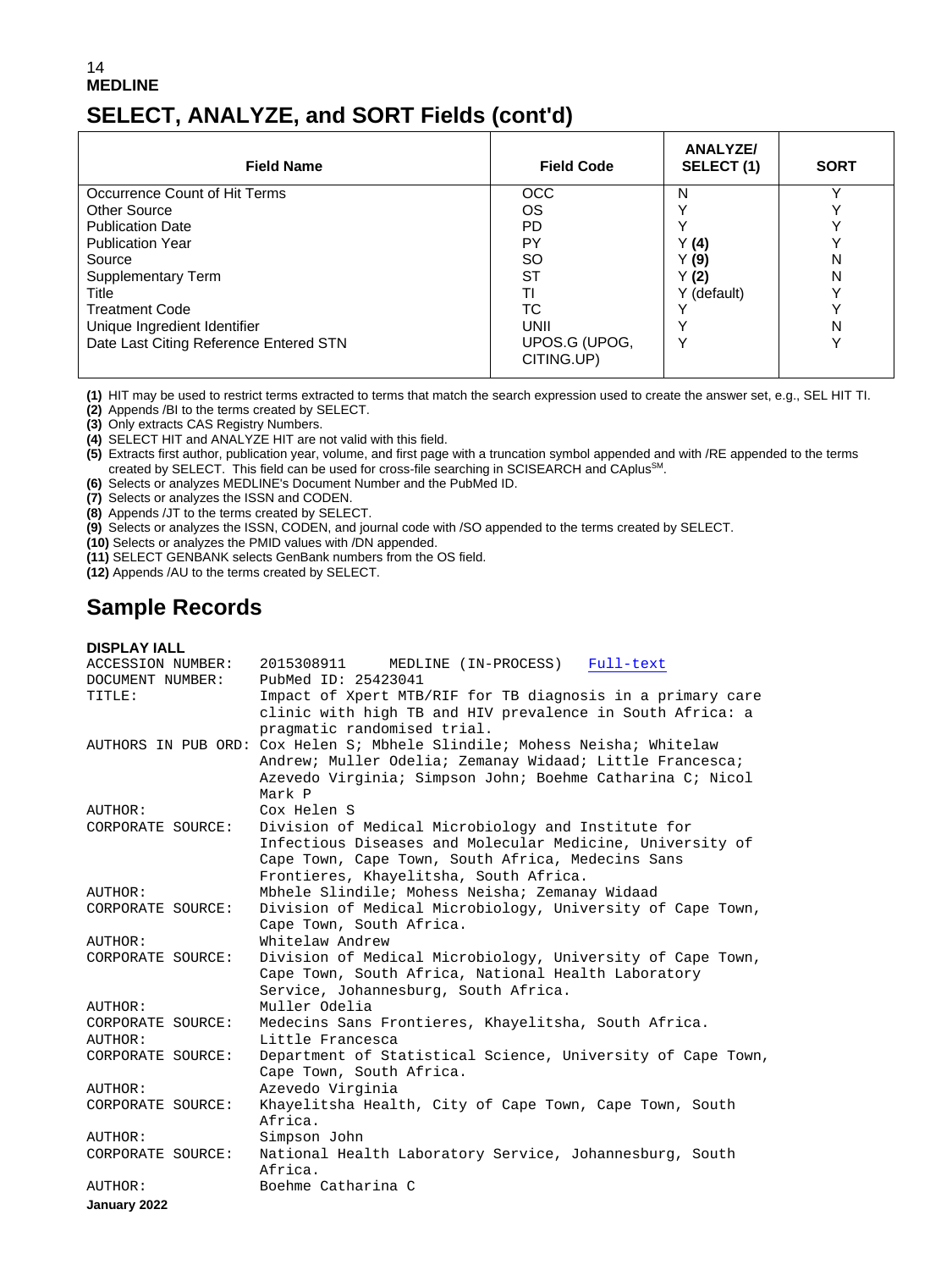|                | CORPORATE SOURCE: Foundation for Innovative New Diagnostics, Geneva, |
|----------------|----------------------------------------------------------------------|
|                | Switzerland.                                                         |
| AUTHOR:        | Nicol Mark P                                                         |
|                | CORPORATE SOURCE: Division of Medical Microbiology and Institute for |
|                | Infectious Diseases and Molecular Medicine, University of            |
|                | Cape Town, Cape Town, South Africa.                                  |
| SOURCE:        | PLoS medicine, (2014 Nov) Vol. 11, No. 11, pp. e1001760.             |
|                | Electronic Publication Date: 25 Nov 2014                             |
|                | Journal code: 101231360. E-ISSN: 1549-1676. L-ISSN:                  |
|                | $1549 - 1277.$                                                       |
|                | Report No.: NLM-PMC4244039.                                          |
|                | DIGITAL OBJECT ID: http://dx.doi.org/10.1371/journal.pmed.1001760    |
| PUB. COUNTRY:  | United States                                                        |
| DOCUMENT TYPE: | Journal; Article; (JOURNAL ARTICLE)                                  |
|                | (RESEARCH SUPPORT, NON-U.S. GOV'T)                                   |
| LANGUAGE:      | English                                                              |
| FILE SEGMENT:  | NONMEDLINE; IN-PROCESS; NONINDEXED; Priority Journals                |
| FILE SEGMENT:  | Electronic; eCollection                                              |
| FILE SEGMENT:  | PACTR                                                                |
|                | CLINICAL TRIAL NO.: PACTR201010000255244                             |
| ENTRY DATE:    | Entered STN: 27 Nov 2014                                             |
|                | Last Updated on STN: 24 Dec 2014                                     |

#### ABSTRACT:

BACKGROUND: Xpert MTB/RIF is approved for use in tuberculosis (TB) and rifampicin-resistance diagnosis. However, data are limited on the impact of Xpert under routine conditions in settings with high TB burden.

METHODS AND FINDINGS: A pragmatic prospective cluster-randomised trial of Xpert for all individuals with presumptive (symptomatic) TB compared to the routine diagnostic algorithm of sputum microscopy and limited use of culture was conducted in a large TB/HIV primary care clinic. The primary outcome was the proportion of bacteriologically confirmed TB cases not initiating TB

.  $\cdot$  . diagnosis. Study limitations included incorrect intervention allocation for a high proportion of participants and that the study was conducted in a single clinic.

CONCLUSIONS: These data suggest that in this routine primary care setting, use of Xpert to diagnose TB increased the number of individuals with bacteriologically confirmed TB who were treated by 3 mo and reduced time to treatment initiation, particularly among HIV-infected participants.

TRIAL REGISTRATION: Pan African Clinical Trials Registry PACTR201010000255244. Please see later in the article for the Editors' Summary. GRANT FUNDING ORG.: United Kingdom Wellcome Trust GRANT FUNDING NUM.: 085215<br>MEDLINE REFERENCE COUNT: 15 There are 15 cited references available in MEDLINE for this document.

REFERENCE(S): CITED REFERENCES AVAILABLE IN MEDLINE FILE (1) Anonymous; Lancet. 2014 Feb 1, V383(9915), P424-35. MEDLINE (2) Boehme, Catharina C; Lancet. 2011 Apr 30, V377(9776), P1495-505. MEDLINE (3) Boulle, Andrew; AIDS. 2010 Feb 20, V24(4), P563-72. MEDLINE (4) Boyles, T H; Int J Tuberc Lung Dis. 2014 Jul, V18(7), P876-8. MEDLINE (5) Cox, H; Int J Tuberc Lung Dis. 2014 Apr, V18(4), P441-8. MEDLINE (6) Getahun, Haileyesus; Lancet. 2007 Jun 16, V369(9578), P2042-9. MEDLINE (7) Helb, Danica; J Clin Microbiol. 2010 Jan, V48(1), P229-37. MEDLINE (8) Kwak, Nakwon; PLoS One. 2013, V8(10), Pe77456. MEDLINE (9) Langley, Ivor; Lancet Glob Health. 2014 Oct, V2(10), Pe581-91. MEDLINE (10) Lawn, Stephen D; Clin Infect Dis. 2006 Apr 1, V42(7), P1040-7. MEDLINE (11) Lawn, S D; Int J Tuberc Lung Dis. 2011 Mar, V15(3), P287-95. MEDLINE (12) Menzies, Nicolas A; PLoS Med. 2012, V9(11), Pe1001347. MEDLINE (13) Ridderhof, John C; Bull World Health Organ. 2007 May, V85(5), P354-9. MEDLINE (14) Steingart, Karen R; Cochrane Database Syst Rev. 2013, V1, PCD009593.

MEDLINE

(15) Theron, Grant; Lancet Infect Dis. 2014 Jun, V14(6), P527-32. MEDLINE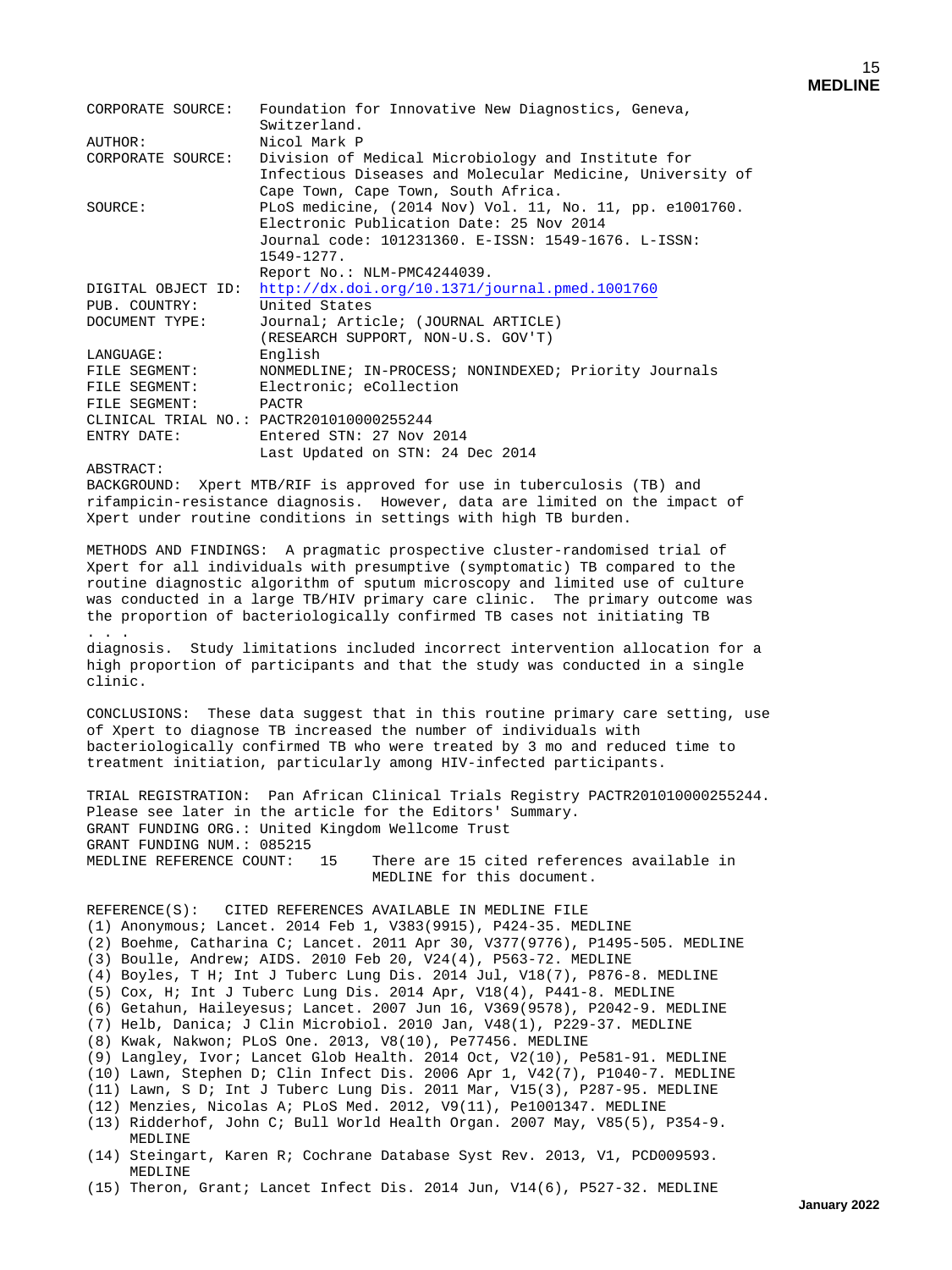#### **DISPLAY IALL (OLDMEDLINE File Segment)**

|                                      | ACCESSION NUMBER: 1960033570 MEDLINE                                      |
|--------------------------------------|---------------------------------------------------------------------------|
| DOCUMENT NUMBER: PubMed ID: 13714019 |                                                                           |
| TITLE:                               | Marie Curie and her contemporaries.                                       |
| AUTHOR:                              | de HEVESEY                                                                |
| SOURCE:                              | Journal of nuclear medicine: official publication, Society                |
|                                      | of Nuclear Medicine, (1961 Jul) Vol. 2, pp. 169-82.                       |
|                                      | Journal code: 0217410. ISSN: 0161-5505. L-ISSN: 0161-5505.                |
| DOCUMENT TYPE:                       | Biography                                                                 |
|                                      | Journal; Article; (JOURNAL ARTICLE)                                       |
| LANGUAGE:                            | English                                                                   |
| FILE SEGMENT:                        | OLDMEDLINE; NONMEDLINE                                                    |
| FILE SEGMENT: Print                  |                                                                           |
| ENTRY MONTH: 199811                  |                                                                           |
|                                      | ENTRY DATE: Entered STN: 16 Jul 1999                                      |
|                                      | Last Updated on STN: 16 Jul 1999                                          |
|                                      | Entered Medline: 1 Nov 1998                                               |
|                                      | SUPPLEMENTARY TERM: famous persons; radium                                |
| CONTROLLED TERM:                     | *Famous Persons                                                           |
|                                      | *History                                                                  |
|                                      | *Radium                                                                   |
| NAMED PERSON: CURIE M                |                                                                           |
| CAS REGISTRY NO.: 7440-14-4 (Radium) |                                                                           |
| UNIQ INGREDIENT ID: W90AYD6R3Q       |                                                                           |
|                                      | OS. CITING REF COUNT: 1 There are 1 MEDLINE records that cite this record |
|                                      | DATE LAST CITED: Date last citing reference entered STN: 16 Jul 1999      |
| OS. CITING. REFS: MEDLINE 1964097687 |                                                                           |

#### **DISPLAY IALL (IN-PROCESS Record)**

| ACCESSION NUMBER: | 2015442702<br>MEDLINE (IN-PROCESS) Full-text                   |
|-------------------|----------------------------------------------------------------|
| DOCUMENT NUMBER:  | PubMed ID: 25564676                                            |
| TITLE:            | 2014: signaling breakthroughs of the year.                     |
|                   | AUTHORS IN PUB ORD: Berndt Jason D; Wong Wei                   |
| AUTHOR:           | Berndt Jason D                                                 |
| CORPORATE SOURCE: | Associate Editor of Science Signaling, American Association    |
|                   | for the Advancement of Science, 1200 New York Avenue, N.W.,    |
|                   | Washington, DC 20005, USA. jberndt@aaas.org; wwong@aaas.org    |
| AUTHOR:           | Wong Wei                                                       |
| CORPORATE SOURCE: | Senior Editor of Science Signaling, American Association       |
|                   | for the Advancement of Science, 1200 New York Avenue, N.W.,    |
|                   | Washington, DC 20005, USA. jberndt@aaas.org; wwong@aaas.org    |
| SOURCE:           | Science signaling, $(2015)$ Vol. 8, No. 358, pp. eql.          |
|                   | Electronic Publication Date: 6 Jan 2015                        |
|                   | Journal code: 101465400. E-ISSN: 1937-9145.                    |
|                   | DIGITAL OBJECT ID: http://dx.doi.org/10.1126/scisignal.aaa4696 |
| PUB. COUNTRY:     | United States                                                  |
| DOCUMENT TYPE:    | Editorial                                                      |
| LANGUAGE:         | English                                                        |
| FILE SEGMENT:     | NONMEDLINE; IN-DATA-REVIEW; IN-PROCESS; NONINDEXED;            |
|                   | Priority Journals                                              |
| FILE SEGMENT:     | Electronic                                                     |
| ENTRY DATE:       | Entered STN: 8 Jan 2015                                        |
|                   | Last Updated on STN: 8 Jan 2015                                |

#### ABSTRACT:

. . .

The 2014 breakthroughs fell into four main areas: innate immunity, host-microbe interactions, cell death signaling, and methodological advances in the study of

2014 saw the use of new techniques to study cell signaling and identify drug targets, such as the in vivo use of RNA interference to study signaling in T cells and new computational methods to study large datasets of different data types.

Copyright © 2015, American Association for the Advancement of Science.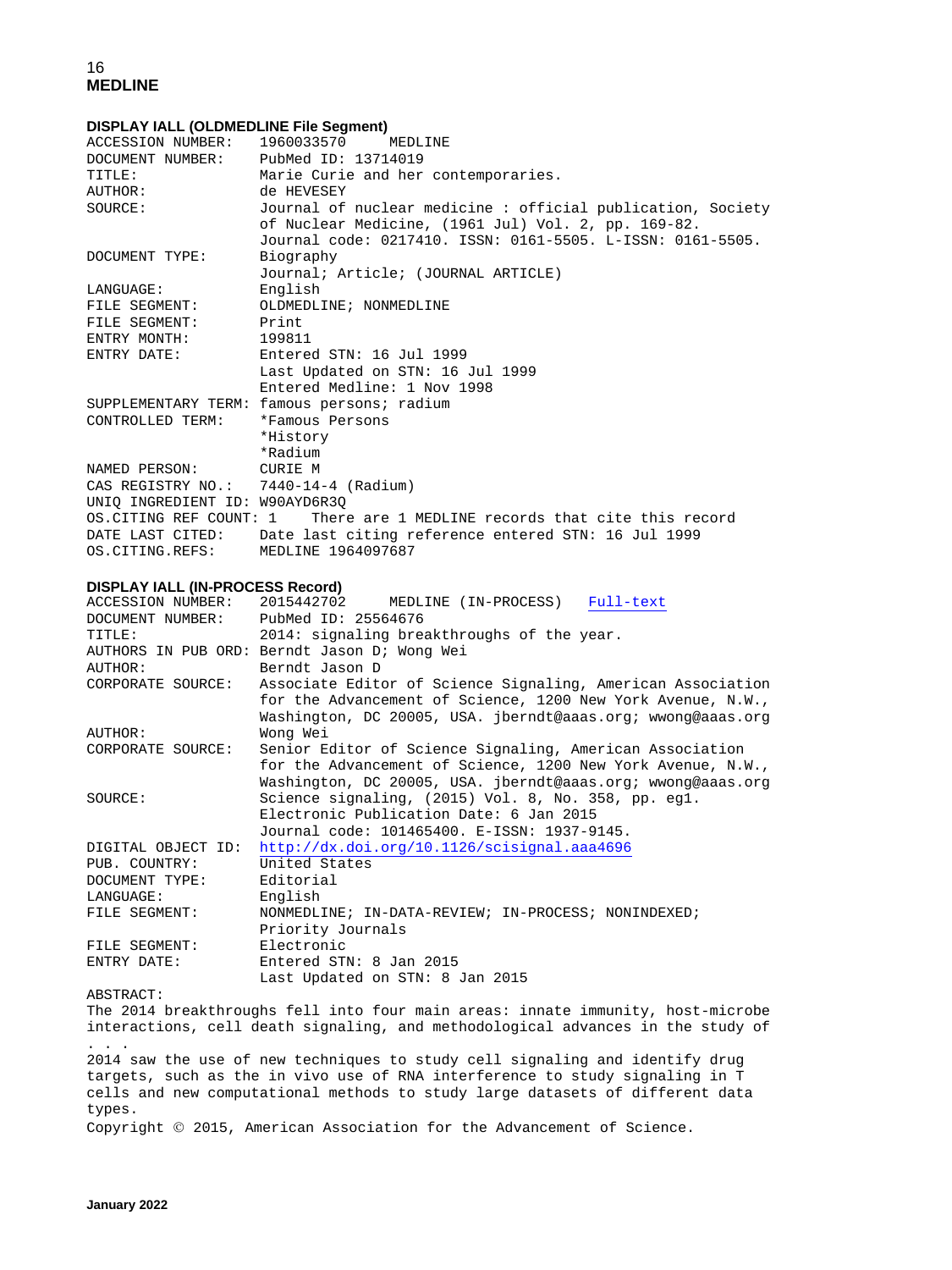- **DISPLAY BIB**<br>AN 2015434417 AN 2015434417 MEDLINE (IN-PROCESS) [Full-text](http://chemport.cas.org/cgi-bin/ex_sdcgi?_lURIUf42FZnZFv7Vc9YiFw3cXEHJ_y8Y2iMFZFW71vhavYlGCK5olZmcu@ZJyTUoz3MAxmrFcBZ7tAe@IuJdFWCAZWzk6OElXHcOFOnECv@PUYUDU2JxwnUE6Qs0rqeHlFxWcikUlOF2aIeRV2vxJZi@PWPeCn0S37Ve7J1@UJkWXwARal8SoPvfCm65yo3)<br>DN PubMed ID: 25530753
- DN PubMed ID: 25530753<br>TI Incident duration me
- TI Incident duration modeling using flexible parametric hazard-based models.<br>AU I.i Ruimin: Shang Pan
- Li Ruimin; Shang Pan
- AUID ORCID:<http://orcid.org/0000-0002-3405-1143;>
- <http://orcid.org/0000-0003-1715-456X><br>CS Institute of Transportation Engineer

```
Institute of Transportation Engineering, Department of Civil Engineering,
 Tsinghua University, Heshanheng Building, Tsinghua, Beijing 100084, China.
```

```
Computational intelligence and neuroscience, (2014) Vol. 2014, pp. 723427.
 Electronic Publication Date: 4 Nov 2014 
 Journal code: 101279357. E-ISSN: 1687-5273. 
 Report No.: NLM-PMC4235144.
```
DOI <http://dx.doi.org/10.1155/2014/723427><br>CY United States

```
CY United States<br>DT Journal; Artio
```
- Journal; Article; (JOURNAL ARTICLE)
- (RESEARCH SUPPORT, NON-U.S. GOV'T)

```
LA English<br>FS NONMEDL
```

```
FS NONMEDLINE; IN-PROCESS; NONINDEXED; Priority Journals<br>FS Print: Electronic
```
- FS Print; Electronic<br>ED Entered STN: 6 Jan
- Entered STN: 6 Jan 2015 Last Updated on STN: 8 Jan 2015

```
REM.CNT 10 There are 10 cited references available in MEDLINE for this
               document.
```
#### **DISPLAY TRIAL**

|  |  |                                |  | TI Just what the doctor ordered: the role of unconventional therapy in the |  |  |
|--|--|--------------------------------|--|----------------------------------------------------------------------------|--|--|
|  |  | treatment of cancer in minors. |  |                                                                            |  |  |
|  |  |                                |  |                                                                            |  |  |

ST In re Hofbauer; Professional Patient Relationship<br>CT \*Adolescence

```
*Adolescence
 *Amygdalin
 *Civil Rights
 Decision Making
 Government Regulation
 Humans
 *Judicial Role
 *Jurisprudence
 Malpractice
 Mentally Disabled Persons
 *Minors
 *Neoplasms
```

```
 . . .
       Privacy
       Social Control, Formal
       Supreme Court Decisions
       Terminally Ill
      *Third-Party Consent
      *Treatment Refusal
RN 29883-15-6 (Amygdalin)
```
#### CN 0 (Pharmaceutical Preparations)

#### **EXPAND in /CN Thesaurus**

```
=> E 9-XYLOSYLADENINE+ALL/CN
```

| E1             | 16       |           | --> 9-xylosyladenine/CN                               |  |  |
|----------------|----------|-----------|-------------------------------------------------------|--|--|
| E2             | 0        | <b>RN</b> | $4185 - 03 - 9$ /CN                                   |  |  |
| E3             | 0        | <b>RR</b> | 28361-05-9/CN                                         |  |  |
|                |          |           | $((9a1pha) - (L)) - isomer)$                          |  |  |
| E4             | 0        | UF        | 9 beta-D-xylofuranosyladenine/CN                      |  |  |
| E <sub>5</sub> | $\Omega$ | UF        | 9 beta-D-xylosyladenine/CN                            |  |  |
| E6             |          | UF        | $9-xy$ losyladenine, $((9alpha) - (L)) - isomer/CN$   |  |  |
| E7             | 0        | UF        | 9H-purin-6-amine, 9-xylofuranosyl-/CN                 |  |  |
| E8             | 0        | UF        | xyloA/CN                                              |  |  |
| E9             | 0        | UF        | xylosyladenosine/CN                                   |  |  |
|                |          | HM        | Adenosine/*analogs & derivatives                      |  |  |
|                |          |           | NOTE RN given refers to cpd with unspecified isomeric |  |  |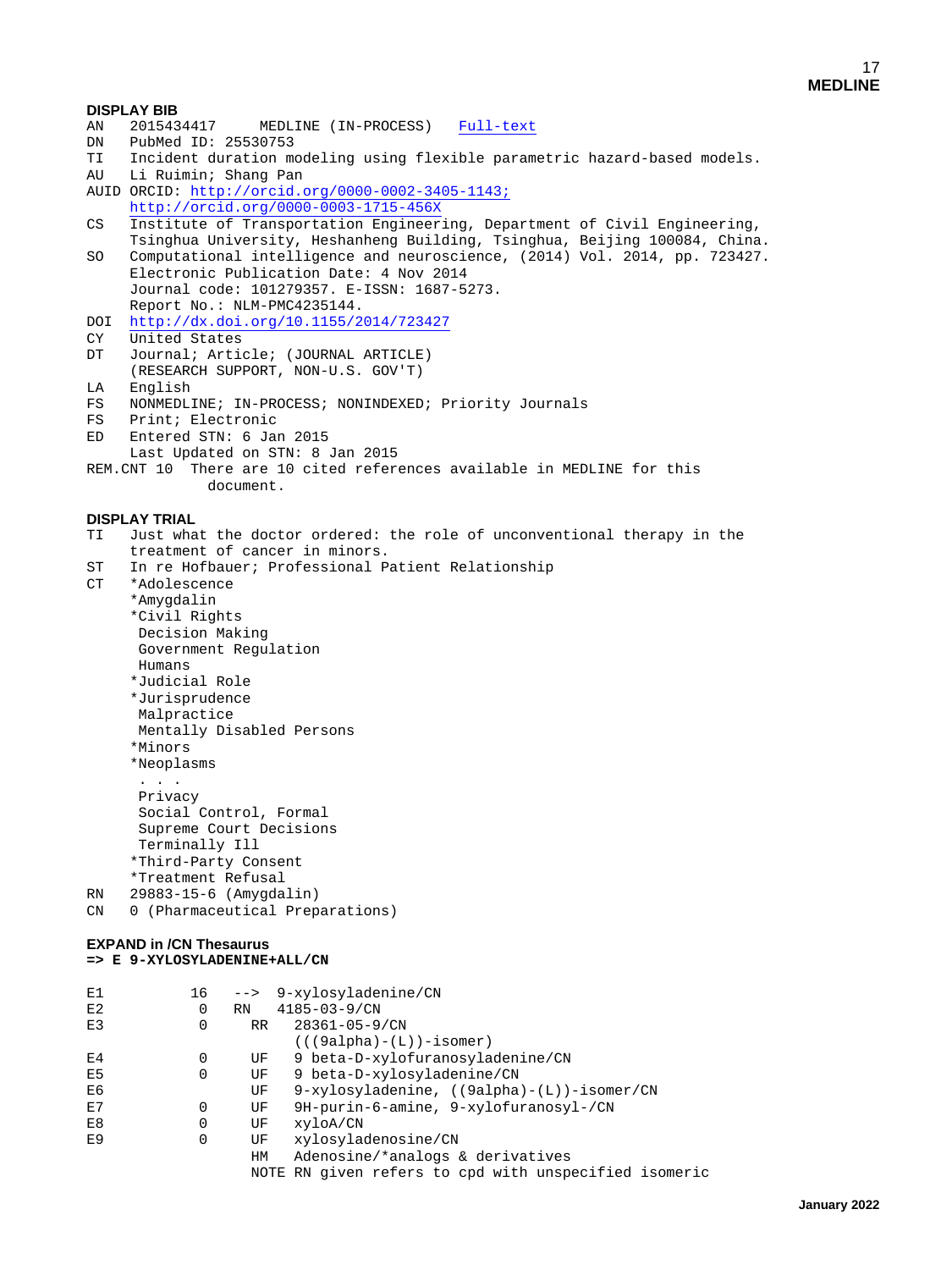|                                |            |                 | designation; structure in first source             |
|--------------------------------|------------|-----------------|----------------------------------------------------|
| *********                      | <b>END</b> | *********       | PNTE XYLOSE/analogs (78-80)                        |
|                                |            |                 |                                                    |
|                                |            |                 |                                                    |
| Ε1                             | 25         | $-->$           | $6$ -chrysenamine/CN                               |
| E2                             | 0          | UF              | 6-aminochrysene/CN                                 |
| E3                             | 0          | UF              | 6-chrysenylamine/CN                                |
| E4                             | 0          | UF              | 6-chrysylamine/CN                                  |
| E5                             | 0          | UF              | CP 1001/CN                                         |
| E6                             | 0          | UF              | chrysenex/CN                                       |
| *********                      | <b>END</b> | *********       |                                                    |
|                                |            |                 |                                                    |
| <b>EXPAND in /MN Thesaurus</b> |            |                 |                                                    |
| $=$ > E D2.113.250. +ALL/MN    |            |                 |                                                    |
| E1                             |            | BT3             | D Chemicals and Drugs/MN                           |
| E2                             |            | BT <sub>2</sub> | Organic Chemicals/MN                               |
| E3                             |            | BT1             | Anhydrides/MN                                      |
| E4                             |            | BT4             | D Chemicals and Drugs/MN                           |
| E5                             |            | BT3             | Heterocyclic Compounds/MN                          |
| E6                             |            | BT <sub>2</sub> | Heterocyclic Compounds, 1-Ring/MN                  |
| E7                             |            | BT1             | Furans/MN                                          |
| E8                             |            | $--&>$          | D2.113.250./MN                                     |
| E9                             |            | MH              | Citraconic Anhydrides/MN                           |
|                                |            | DC              | an INDEX MEDICUS major descriptor                  |
|                                |            | NOTE            | Methylmaleic anhydrides.                           |
|                                |            | AО              | AD AE AG AI AN BL CF CH CL CS CT DU EC HI IM IP ME |
|                                |            |                 | PD PK PO RE SD ST TO TUUR                          |
|                                |            |                 | PNTE Anhydrides (1969-1974)                        |
|                                |            |                 | PNTE Maleates (1972-1974)                          |
|                                |            | HNTE            | $91(79)$ ; was see under FURANS 1979-90; was       |
|                                |            |                 | CITRACONIC ANHYDRIDE see under FURANS 1977-78 &    |
|                                |            |                 | see under MALEATES 1975-76                         |
|                                |            | ONTE            | use CITRACONIC ANHYDRIDES to search CITRACONIC     |
|                                |            |                 | ANHYDRIDE 1975-78                                  |
|                                |            | MHTH            | NLM (1975)                                         |
| E10                            |            | UF              | Anhydrides, Citraconic/MN                          |
| E11                            |            | UF              | Anhydrides, Methylmaleic/MN                        |
| E12                            |            | UF              | Methylmaleic Anhydrides/MN                         |
| *********                      | <b>END</b> | *********       |                                                    |
| <b>EXPAND in /CT Thesaurus</b> |            |                 |                                                    |
|                                |            |                 | => E PLATELET AGGREGATION INHIBITORS+ALL/CT        |
| E1                             | 0          | BT <sub>5</sub> | D Chemicals and Drugs/CT                           |
| E2                             | 0          | BT4             | Chemical Actions and Uses/CT                       |
| E3                             | 0          | BT3             | Pharmacologic Actions/CT                           |
| E4                             | 16         | BT <sub>2</sub> | Therapeutic Uses/CT                                |
| E <sub>5</sub>                 | 281        | BT1             | Hematologic Agents/CT                              |
|                                |            |                 |                                                    |

 mechanism leading to blood platelet aggregation, whether during the phases of activation and shape change or following the dense-granule release reaction and stimulation of the prostaglandin-thromboxane system. INDX DF: PLATELET INHIB<br>AQ AD AE AG AN BL CF

E6 25622 --> Platelet Aggregation Inhibitors/CT<br>E7 25622 MN D27.505.954.502.780./CT

MN D27.505.954.502.780./CT<br>DC an INDEX MEDICUS major

 AQ AD AE AG AN BL CF CH CL CS CT DU EC HI IM IP ME PD PK PO RE SD ST TO TU UR PNTE Blood Platelets (1966-1987) PNTE Platelet Adhesiveness (1972-1987) PNTE Platelet Aggregation (1976-1987) HNTE 88

an INDEX MEDICUS major descriptor

NOTE Drugs or agents which antagonize or impair any